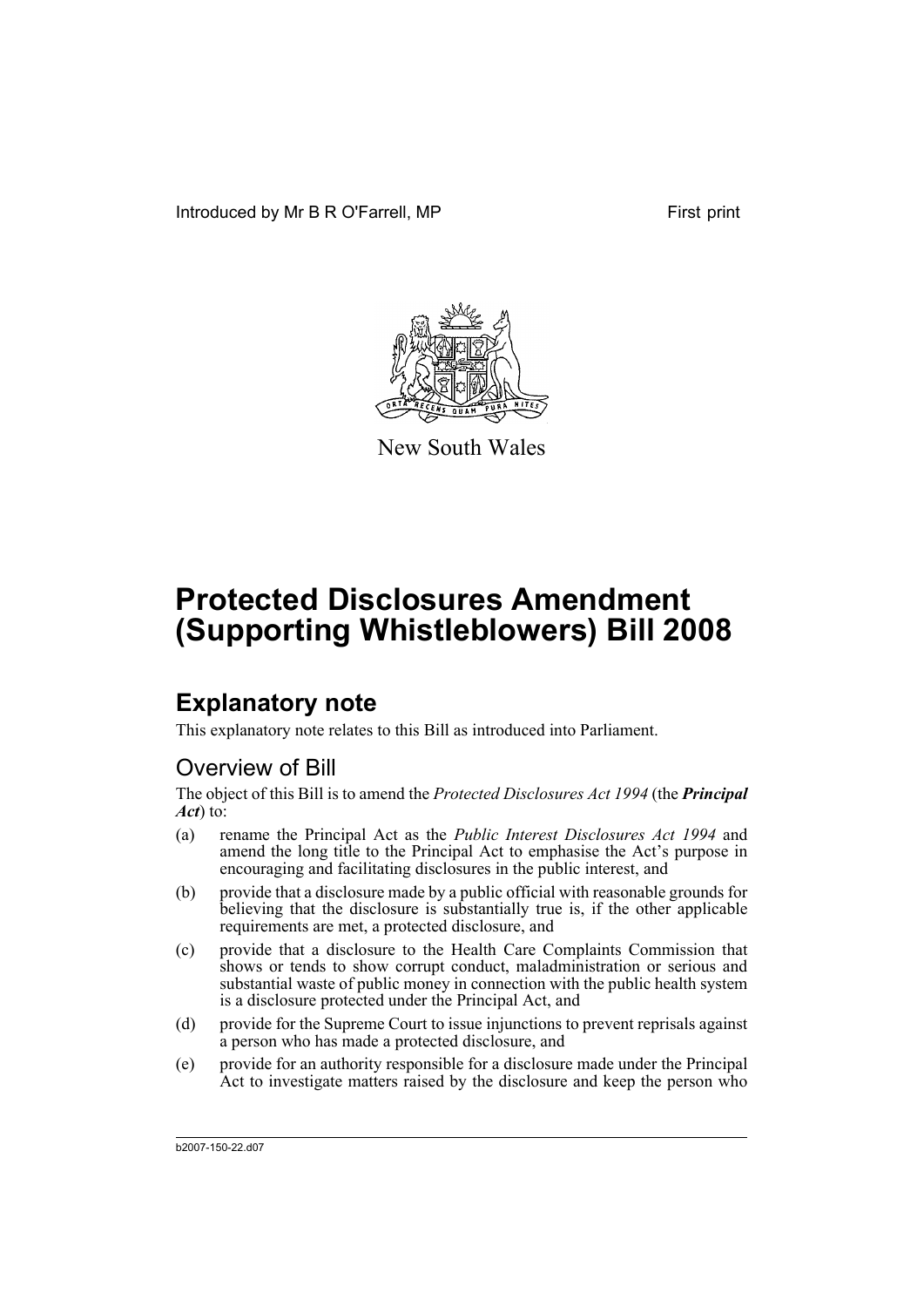Explanatory note

made the disclosure informed of the investigations, unless it is already the function of the responsible authority to do so under any other Act, and

- (f) establish a Public Interest Disclosures Advisory Committee, and
- (g) establish a Public Interest Disclosures Unit within the Ombudsman's Office.

## Outline of provisions

**Clause 1** sets out the name (also called the short title) of the proposed Act.

**Clause 2** provides that the proposed Act commences 3 months after the date of assent to the proposed Act, unless commenced sooner by proclamation.

**Clause 3** is a formal provision that gives effect to the amendments to the *Protected Disclosures Act 1994* set out in Schedule 1.

**Clause 4** is a formal provision that gives effect to the amendments to other Acts set out in Schedule 2.

**Clause 5** provides for the repeal of the proposed Act after all the amendments made by the proposed Act have commenced. Once the amendments have commenced the proposed Act will be spent and section 30 of the *Interpretation Act 1987* provides that the repeal of an amending Act does not affect the amendments made by that Act.

### **Schedule 1 Amendment of Protected Disclosures Act 1994**

**Schedule 1 [1]** amends the long title of the Principal Act to emphasise the Act's purpose in encouraging and facilitating disclosures in the public interest.

**Schedule 1 [2]** substitutes section 1 of the Principal Act, renaming the Principal Act the *Public Interest Disclosures Act 1994*.

**Schedule 1 [7]** inserts proposed section 9A, making provision for those circumstances where a public official may have reasonable grounds for believing that a disclosure is substantially true but is unable to determine conclusively whether the disclosure is substantially true.

**Schedule 1 [8]** inserts proposed section 12D, which provides that a disclosure by a public official to the Health Care Complaints Commission is protected by the Principal Act if the disclosure is made in accordance with the *Health Care Complaints Act 1993* and is a disclosure that shows corrupt conduct, maladministration or serious and substantial waste of public money in connection with the public health system.

**Schedule 1 [11]** inserts proposed section 20A, which provides for the Supreme Court to issue an injunction to prevent a person from engaging in conduct that constitutes taking detrimental action against another person substantially in reprisal for the other person making a protected disclosure or being in any way concerned in such conduct.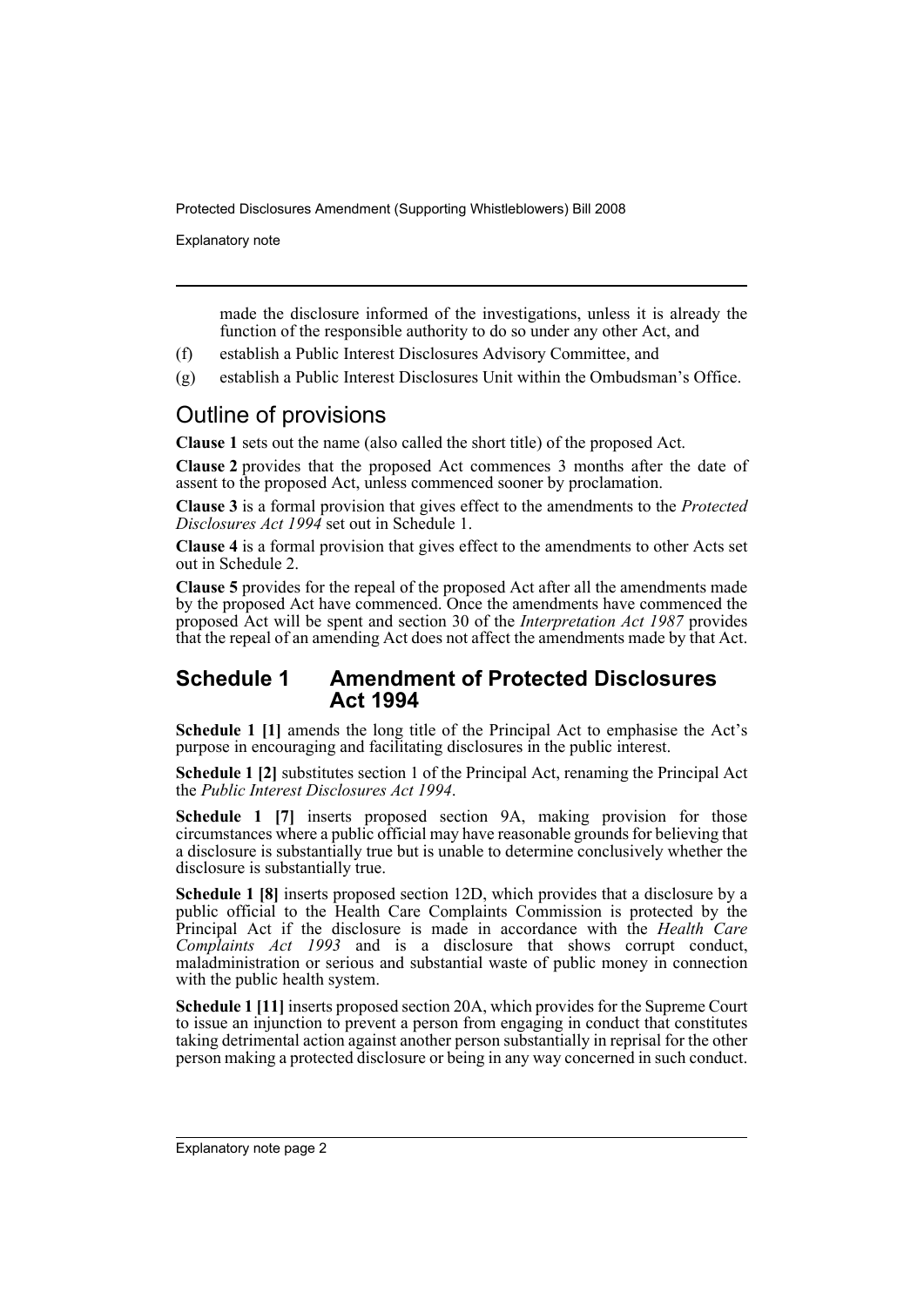Explanatory note

**Schedule 1 [12]** inserts proposed Part 3A (proposed sections 24A–24C), which establishes a Public Interest Disclosures Advisory Committee.

**Schedule 1 [13] and [14]** make amendments to provide for the authority responsible for a disclosure made under the Principal Act to investigate the matters raised by the disclosure and keep the person who made the disclosure informed of the investigations, unless it is the function of the responsible authority to do so under any other Act. **Schedule 1 [13]** inserts proposed section 24D. **Schedule 1 [14]** omits current section 27 and inserts instead proposed sections 27–27B.

**Schedule 1 [19]** amends clause 1 (1) of Schedule 2 to the Principal Act so as to enable the Governor to make regulations of a savings or transitional nature consequent on the enactment of the proposed Act.

**Schedule 1 [3]–[6], [9], [10] and [15]–[18]** make amendments of a minor or consequential nature.

## **Schedule 2 Amendment of other Acts**

**Schedule 2.1** amends the *Health Care Complaints Act 1993* to make an amendment consequential on the amendment made by **Schedule 1 [8]**.

**Schedule 2.2** amends the *Ombudsman Act 1974* to provide for the establishment within the Ombudsman's Office of a Public Interest Disclosures Unit.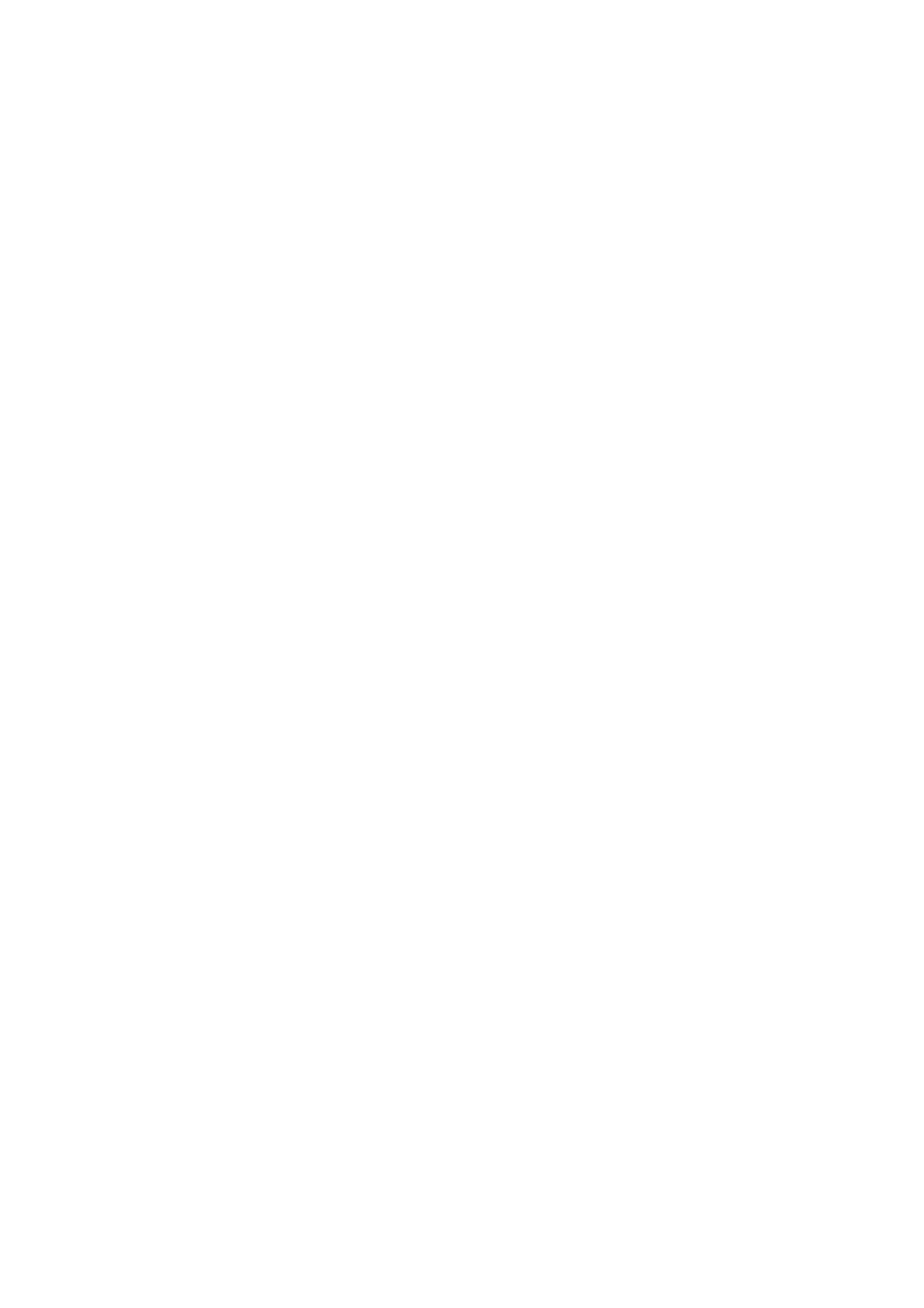Introduced by Mr B R O'Farrell, MP First print



New South Wales

# **Protected Disclosures Amendment (Supporting Whistleblowers) Bill 2008**

# **Contents**

|   |                                                        | Page |
|---|--------------------------------------------------------|------|
|   | Name of Act                                            |      |
|   | Commencement                                           |      |
| 3 | Amendment of Protected Disclosures Act 1994 No 92      | 2    |
| 4 | Amendment of other Acts                                |      |
| 5 | Repeal of Act                                          |      |
|   | Schedule 1 Amendment of Protected Disclosures Act 1994 |      |
|   | Schedule 2 Amendment of other Acts                     | 16   |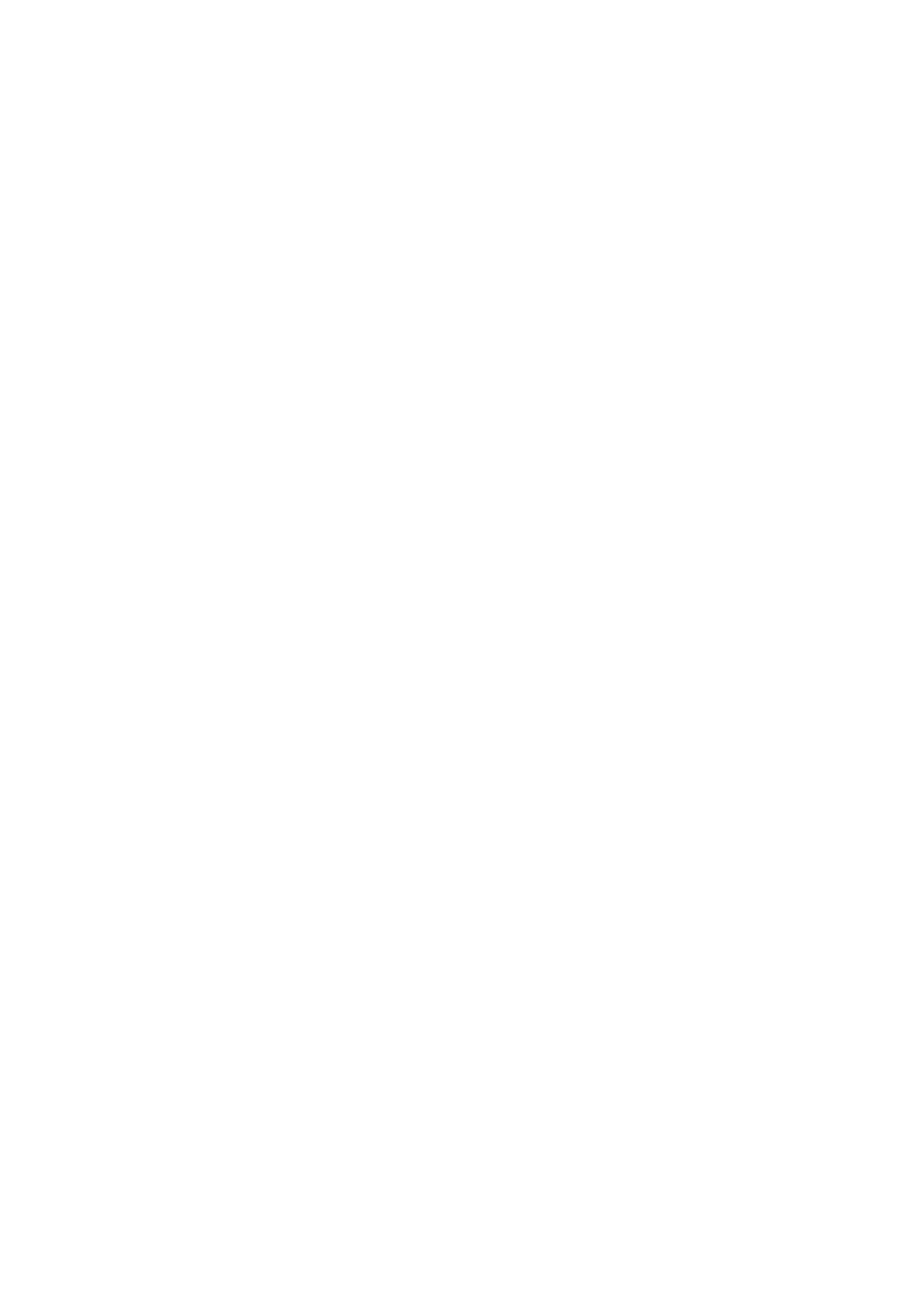

New South Wales

# **Protected Disclosures Amendment (Supporting Whistleblowers) Bill 2008**

No , 2008

### **A Bill for**

An Act to amend the *Protected Disclosures Act 1994* to make further provision for disclosures in the public interest and the investigation of matters raised by such disclosures; and for other purposes.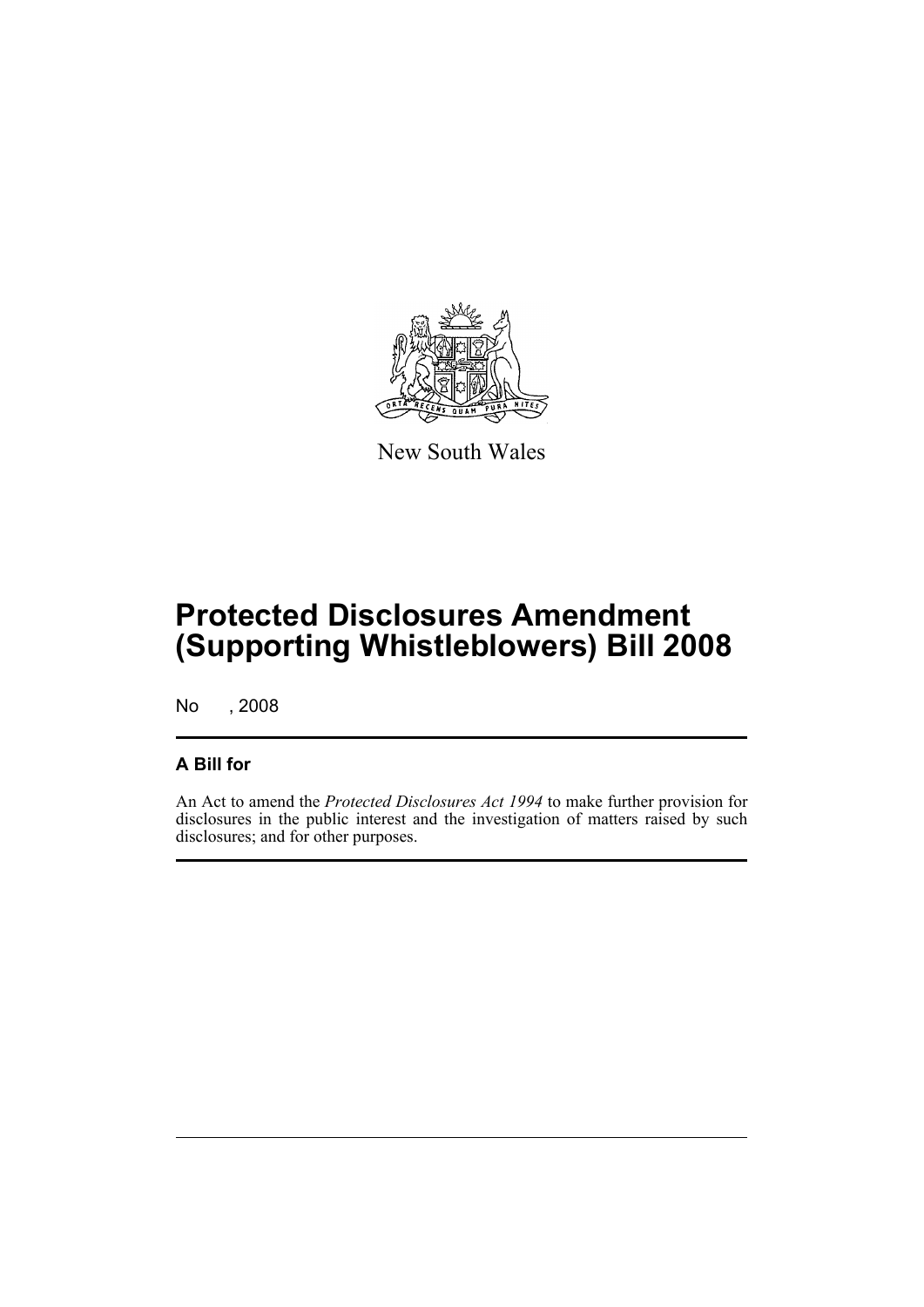<span id="page-7-4"></span><span id="page-7-3"></span><span id="page-7-2"></span><span id="page-7-1"></span><span id="page-7-0"></span>

|              |     | The Legislature of New South Wales enacts:                                                                                                                | 1                            |
|--------------|-----|-----------------------------------------------------------------------------------------------------------------------------------------------------------|------------------------------|
| 1            |     | Name of Act                                                                                                                                               | 2                            |
|              |     | This Act is the <i>Protected Disclosures Amendment (Supporting</i><br><i>Whistleblowers</i> ) Act 2008.                                                   | 3<br>$\overline{\mathbf{4}}$ |
| $\mathbf{2}$ |     | <b>Commencement</b>                                                                                                                                       | 5                            |
|              |     | This Act commences 3 months after the date of assent to this Act, unless<br>commenced sooner by proclamation.                                             | 6<br>$\overline{7}$          |
| 3            |     | Amendment of Protected Disclosures Act 1994 No 92                                                                                                         | 8                            |
|              |     | The <i>Protected Disclosures Act 1994</i> is amended as set out in<br>Schedule 1.                                                                         | 9<br>10                      |
| 4            |     | <b>Amendment of other Acts</b>                                                                                                                            | 11                           |
|              |     | Each Act specified in Schedule 2 is amended as set out in that Schedule.                                                                                  | 12                           |
| 5            |     | <b>Repeal of Act</b>                                                                                                                                      | 13                           |
|              | (1) | This Act is repealed on the day following the day on which all of the<br>provisions of this Act have commenced.                                           | 14<br>15                     |
|              | (2) | The repeal of this Act does not, because of the operation of section 30<br>of the <i>Interpretation Act 1987</i> , affect any amendment made by this Act. | 16<br>17                     |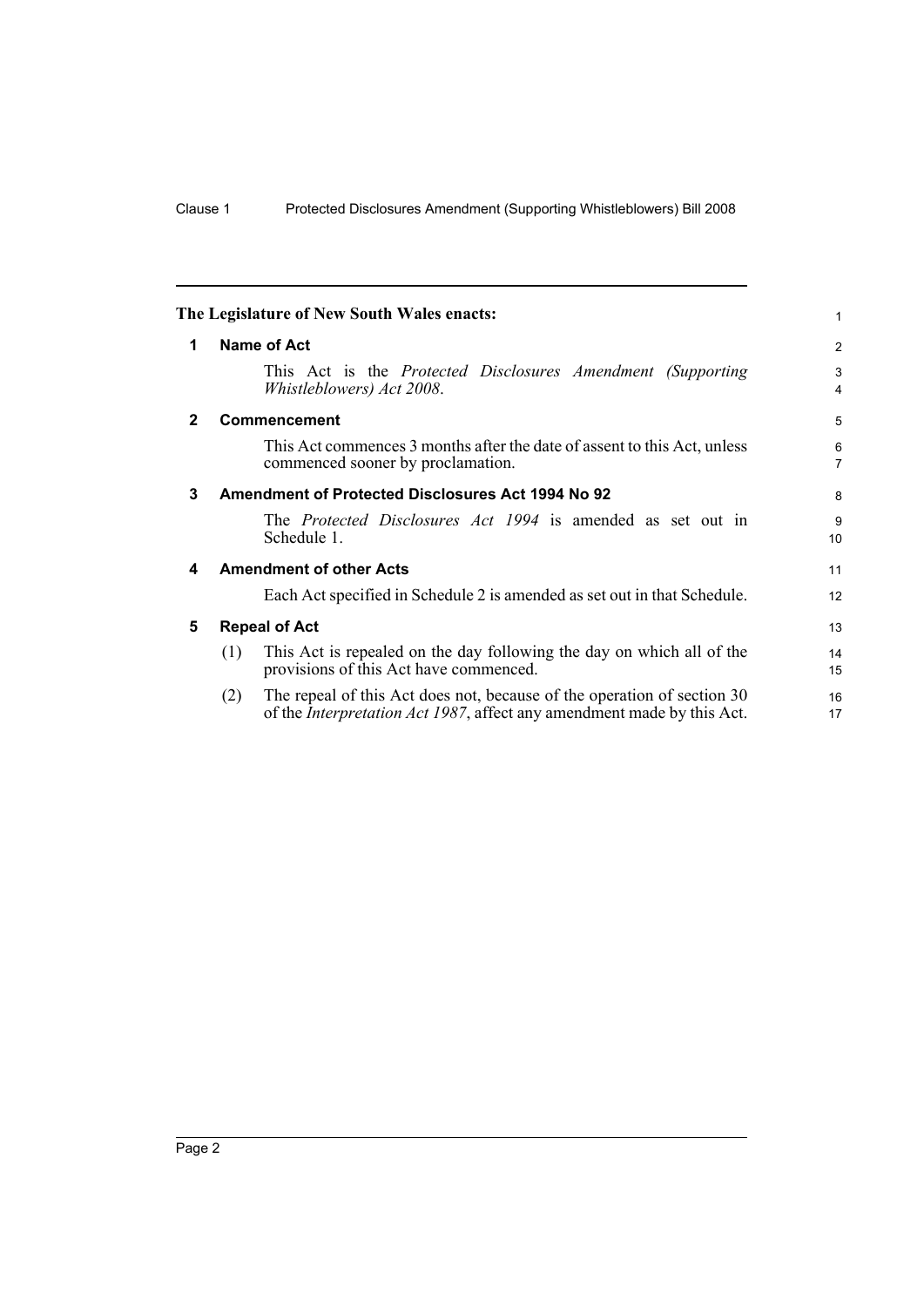<span id="page-8-0"></span>

|       | <b>Schedule 1</b> | <b>Amendment of Protected Disclosures</b><br><b>Act 1994</b>                                                                                                                                                                                                                                                                            | 1<br>$\overline{c}$        |
|-------|-------------------|-----------------------------------------------------------------------------------------------------------------------------------------------------------------------------------------------------------------------------------------------------------------------------------------------------------------------------------------|----------------------------|
|       |                   | (Section 3)                                                                                                                                                                                                                                                                                                                             | 3                          |
| [1]   | Long title        |                                                                                                                                                                                                                                                                                                                                         | 4                          |
|       |                   | Omit the long title. Insert instead:                                                                                                                                                                                                                                                                                                    | 5                          |
|       |                   | An Act to encourage and facilitate the disclosure, in the public<br>interest, of corrupt conduct, maladministration and serious and<br>substantial waste in the public sector; and for other purposes.                                                                                                                                  | 6<br>7<br>8                |
| [2]   | <b>Section 1</b>  |                                                                                                                                                                                                                                                                                                                                         | 9                          |
|       |                   | Omit the section. Insert instead:                                                                                                                                                                                                                                                                                                       | 10                         |
|       | 1                 | <b>Name of Act</b>                                                                                                                                                                                                                                                                                                                      | 11                         |
|       |                   | This Act is the <i>Public Interest Disclosures Act 1994</i> .                                                                                                                                                                                                                                                                           | 12                         |
| $[3]$ |                   | <b>Section 4 Definitions</b>                                                                                                                                                                                                                                                                                                            | 13                         |
|       |                   | Insert in alphabetical order:                                                                                                                                                                                                                                                                                                           | 14                         |
|       |                   | <b>Advisory Committee</b> means the Public Interest Disclosures<br>Advisory Committee established under section 24A.                                                                                                                                                                                                                    | 15<br>16                   |
|       |                   | <b>Disclosures Unit</b> means the Public Interest Disclosures Unit<br>established in the Ombudsman's Office.                                                                                                                                                                                                                            | 17<br>18                   |
|       |                   | <i>responsible authority</i> means, in relation to a disclosure made<br>under this Act, the investigating authority, public authority or<br>officer to whom the disclosure is made or, if the disclosure is<br>referred under this Act, the investigating authority, public<br>authority or officer to whom the disclosure is referred. | 19<br>20<br>21<br>22<br>23 |
| [4]   |                   | Section 4, definition of "investigating authority"                                                                                                                                                                                                                                                                                      | 24                         |
|       |                   | Insert at the end of paragraph $(g)$ of the definition of <i>investigating authority</i> :                                                                                                                                                                                                                                              | 25                         |
|       |                   | $\cdot$ or                                                                                                                                                                                                                                                                                                                              | 26                         |
|       |                   | the Health Care Complaints Commission.<br>(h)                                                                                                                                                                                                                                                                                           | 27                         |
| [5]   |                   | Section 4, definition of "investigation Act"                                                                                                                                                                                                                                                                                            | 28                         |
|       |                   | Insert at the end of paragraph (e) of the definition of <i>investigation Act</i> :                                                                                                                                                                                                                                                      | 29                         |
|       |                   | , or                                                                                                                                                                                                                                                                                                                                    | 30                         |
|       |                   | the Health Care Complaints Act 1993.<br>(f)                                                                                                                                                                                                                                                                                             | 31                         |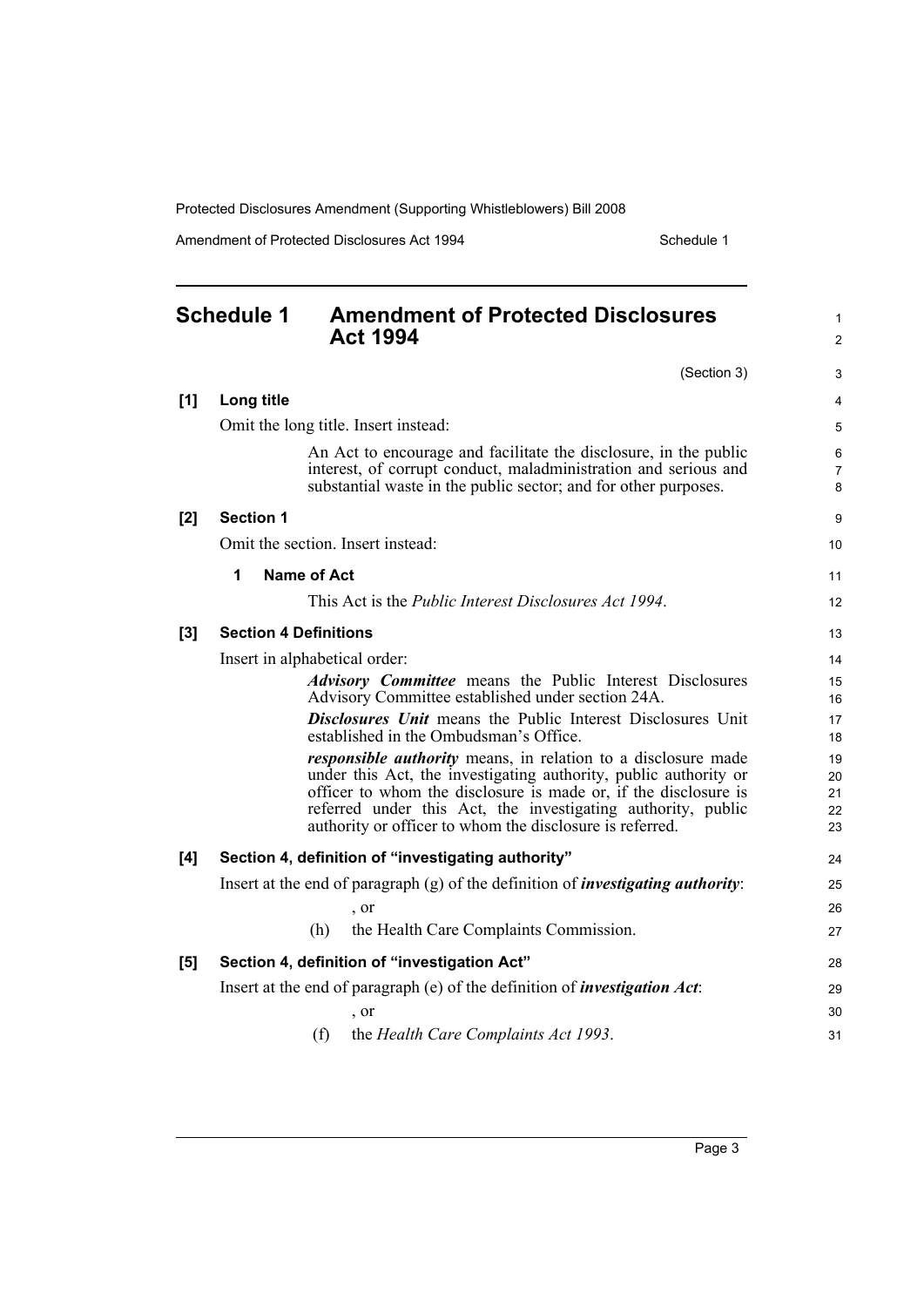| [6] | <b>Section 5 Application of Act</b> |                           |                 |                                                                                                                                                                                                                                                                                                                               |                                    |  |
|-----|-------------------------------------|---------------------------|-----------------|-------------------------------------------------------------------------------------------------------------------------------------------------------------------------------------------------------------------------------------------------------------------------------------------------------------------------------|------------------------------------|--|
|     |                                     |                           |                 | Omit section 5 (2). Insert instead:                                                                                                                                                                                                                                                                                           | $\overline{2}$                     |  |
|     |                                     | (2)                       |                 | However, nothing in this Act or the regulations otherwise limits<br>or affects the operation of any provision of, or made under, any<br>other Act or the exercise of the functions conferred or imposed on<br>an investigating authority or any other person or body under any<br>provision of, or made under, any other Act. | 3<br>4<br>5<br>6<br>$\overline{7}$ |  |
| [7] |                                     | <b>Section 9A</b>         |                 |                                                                                                                                                                                                                                                                                                                               | 8                                  |  |
|     |                                     | Insert after section 9:   |                 |                                                                                                                                                                                                                                                                                                                               | 9                                  |  |
|     | 9Α                                  |                           | disclosure true | Public official must have reasonable grounds for believing                                                                                                                                                                                                                                                                    | 10<br>11                           |  |
|     |                                     |                           |                 | To be protected by this Act, a disclosure must be made by a<br>public official who has reasonable grounds for believing that the<br>disclosure is substantially true.                                                                                                                                                         | 12<br>13<br>14                     |  |
| [8] |                                     | <b>Section 12D</b>        |                 |                                                                                                                                                                                                                                                                                                                               | 15                                 |  |
|     |                                     | Insert after section 12C: |                 |                                                                                                                                                                                                                                                                                                                               | 16                                 |  |
|     | 12D                                 |                           |                 | Disclosure to Health Care Complaints Commission concerning<br>public health system                                                                                                                                                                                                                                            | 17<br>18                           |  |
|     |                                     |                           |                 | To be protected by this Act, a disclosure by a public official to the<br>Health Care Complaints Commission must:                                                                                                                                                                                                              | 19<br>20                           |  |
|     |                                     |                           | (a)             | be made in accordance with the Health Care Complaints<br>Act 1993, and                                                                                                                                                                                                                                                        | 21<br>22                           |  |
|     |                                     |                           | (b)             | be a disclosure that shows or tends to show corrupt<br>conduct, maladministration or serious and substantial<br>waste of public money in connection with the public health<br>system within the meaning of section 6 of the <i>Health</i><br>Services Act 1997.                                                               | 23<br>24<br>25<br>26<br>27         |  |
| [9] |                                     | <b>Section 16</b>         |                 |                                                                                                                                                                                                                                                                                                                               | 28                                 |  |
|     |                                     |                           |                 | Omit the section. Insert instead:                                                                                                                                                                                                                                                                                             | 29                                 |  |
|     | 16                                  |                           |                 | Disclosures made frivolously or vexatiously not protected                                                                                                                                                                                                                                                                     | 30                                 |  |
|     |                                     |                           |                 | If the responsible authority for a disclosure made under this Act<br>gives a notice under section 24D (4), the disclosure in respect of<br>which the notice was given ceases to be (despite any other<br>provision of this Part) protected by this Act on and from the<br>giving of the notice.                               | 31<br>32<br>33<br>34<br>35         |  |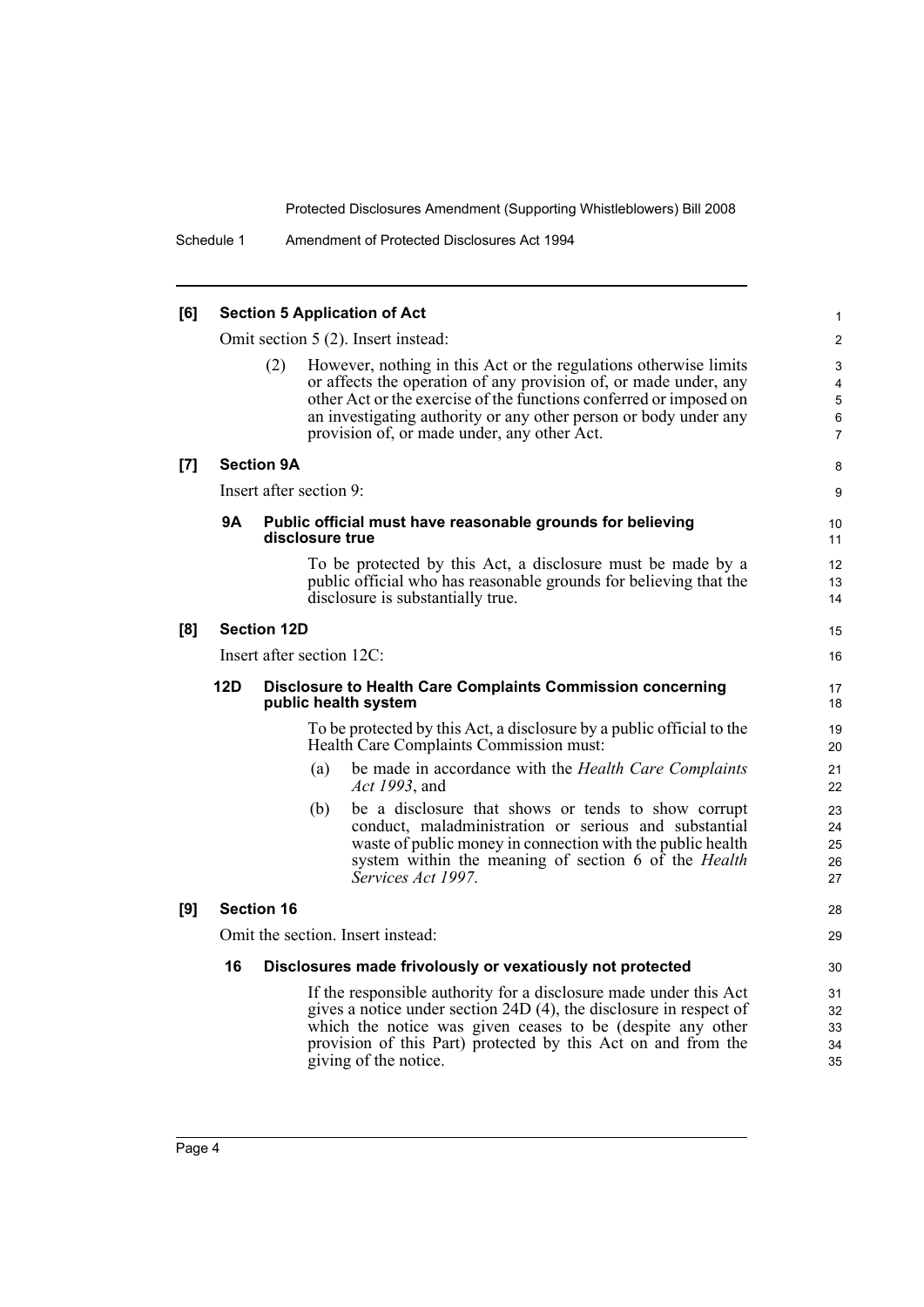| $[10]$ |     |                                  |                          | Section 19 Disclosure to a member of Parliament or journalist                                                                                                                                            | 1              |  |
|--------|-----|----------------------------------|--------------------------|----------------------------------------------------------------------------------------------------------------------------------------------------------------------------------------------------------|----------------|--|
|        |     |                                  |                          | Omit section 19 $(4)$ and $(5)$ .                                                                                                                                                                        | $\overline{c}$ |  |
| $[11]$ |     | <b>Section 20A</b>               |                          |                                                                                                                                                                                                          | 3              |  |
|        |     |                                  | Insert after section 20: |                                                                                                                                                                                                          | 4              |  |
|        | 20A | Injunctions to prevent reprisals |                          |                                                                                                                                                                                                          |                |  |
|        |     | (1)                              | Court by:                | An application under this section may be made to the Supreme                                                                                                                                             | 6<br>7         |  |
|        |     |                                  | (a)                      | a person who has made a protected disclosure, or                                                                                                                                                         | 8              |  |
|        |     |                                  | (b)                      | the responsible authority for a protected disclosure.                                                                                                                                                    | 9              |  |
|        |     | (2)                              |                          | If the Court is satisfied, on an application under this section, that<br>a person has engaged or is proposing to engage in conduct in<br>respect of the disclosure that constitutes or would constitute: | 10<br>11<br>12 |  |
|        |     |                                  | (a)                      | a contravention of section 20, or                                                                                                                                                                        | 13             |  |
|        |     |                                  | (b)                      | attempting to contravene section 20, or                                                                                                                                                                  | 14             |  |
|        |     |                                  | (c)                      | aiding, abetting, counselling or procuring a person to<br>contravene section 20, or                                                                                                                      | 15<br>16       |  |
|        |     |                                  | (d)                      | inducing, or attempting to induce, whether by threats or<br>promises or otherwise, a person to contravene section 20,<br><sub>or</sub>                                                                   | 17<br>18<br>19 |  |
|        |     |                                  | (e)                      | being in any way, directly or indirectly, knowingly<br>concerned in, or party to, the contravention by a person of<br>section 20, or                                                                     | 20<br>21<br>22 |  |
|        |     |                                  | (f)                      | conspiring with others to contravene section 20,                                                                                                                                                         | 23             |  |
|        |     |                                  |                          | the Court may grant an injunction in such terms as the Court<br>determines to be appropriate.                                                                                                            | 24<br>25       |  |
|        |     | (3)                              |                          | If in the opinion of the Court it is desirable to do so, the Court<br>may grant an interim injunction pending determination of the<br>application.                                                       | 26<br>27<br>28 |  |
|        |     | (4)                              | section.                 | The Court may rescind or vary an injunction granted under this                                                                                                                                           | 29<br>30       |  |
|        |     | (5)                              |                          | The power of the Court to grant an injunction restraining a person<br>from engaging in conduct may be exercised:                                                                                         | 31<br>32       |  |
|        |     |                                  | (a)                      | whether or not it appears to the Court that the person<br>intends to engage again, or to continue to engage, in<br>conduct of that kind, and                                                             | 33<br>34<br>35 |  |
|        |     |                                  | (b)                      | whether or not the person has previously engaged in<br>conduct of that kind, and                                                                                                                         | 36<br>37       |  |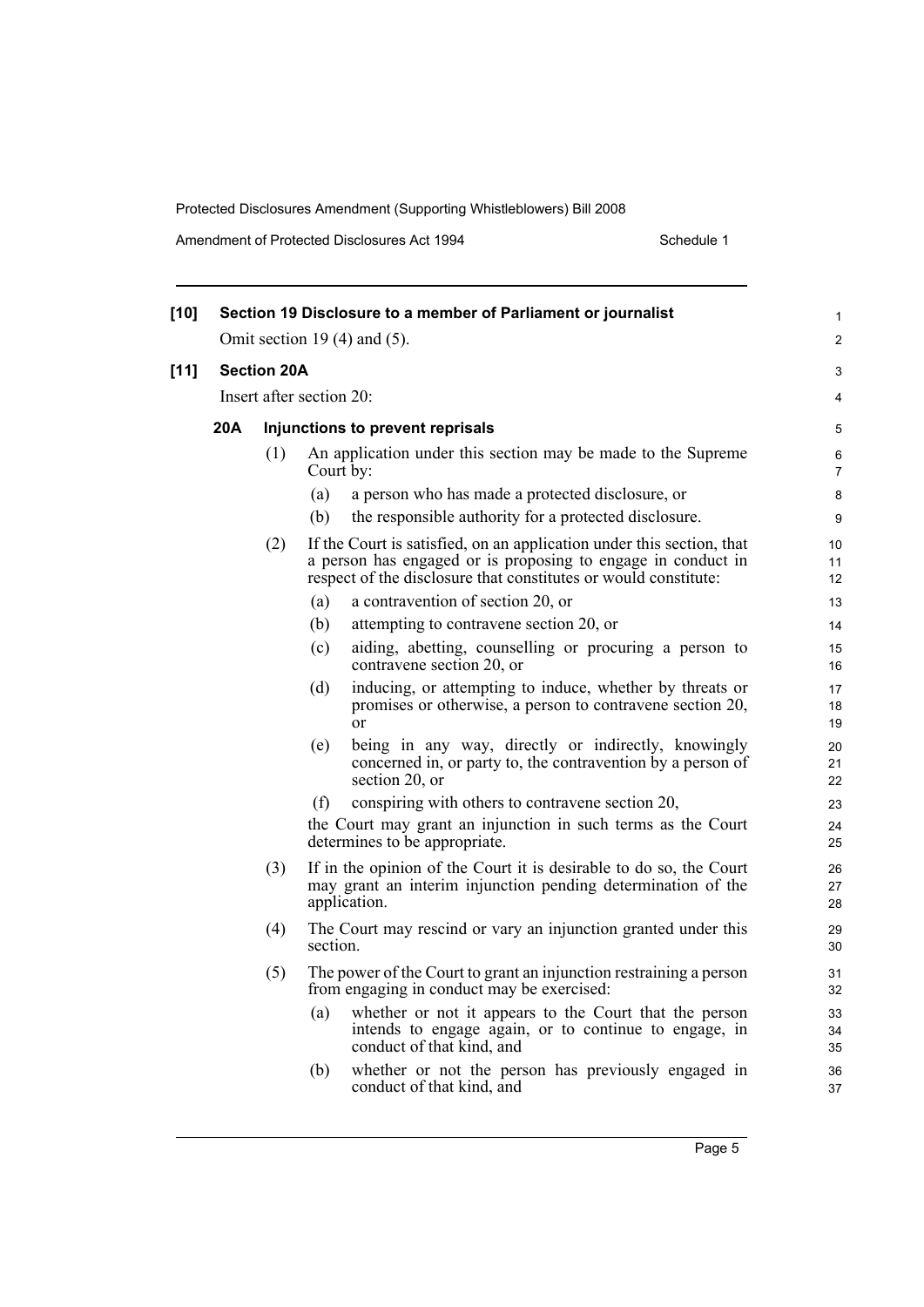|      | (c) | whether or not there is an imminent danger of substantial<br>damage to any person if the first-mentioned person<br>engages in conduct of that kind.                                                                                                                                                   | 1<br>2<br>3                |
|------|-----|-------------------------------------------------------------------------------------------------------------------------------------------------------------------------------------------------------------------------------------------------------------------------------------------------------|----------------------------|
| (6)  |     | The power of the Court to grant an injunction requiring a person<br>to do an act or thing may be exercised:                                                                                                                                                                                           | 4<br>5                     |
|      | (a) | whether or not it appears to the Court that the person<br>intends to fail again, or to continue to fail, to do that act or<br>thing, and                                                                                                                                                              | 6<br>$\overline{7}$<br>8   |
|      | (b) | whether or not the person has previously failed to do that<br>act or thing, and                                                                                                                                                                                                                       | 9<br>10                    |
|      | (c) | whether or not there is an imminent danger of substantial<br>damage to any person if the first-mentioned person fails to<br>do that act or thing.                                                                                                                                                     | 11<br>12<br>13             |
| (7)  |     | If an investigating authority makes an application to the Court for<br>the grant of an injunction under this section, the Court is not to<br>require the investigating authority or any other person, as a<br>condition of granting an interim injunction, to give any<br>undertakings as to damages. | 14<br>15<br>16<br>17<br>18 |
| (8)  |     | The Supreme Court may direct in an application under this<br>section that:                                                                                                                                                                                                                            | 19<br>20                   |
|      | (a) | a report of the whole or part of the proceeding for the<br>application must not be published, or                                                                                                                                                                                                      | 21<br>22                   |
|      | (b) | evidence given, or anything filed, tendered or exhibited in<br>the application must be withheld from release or search, or<br>released or searched only on a specified condition.                                                                                                                     | 23<br>24<br>25             |
| (9)  |     | A direction under subsection (8) may be given if the Supreme<br>Court considers that:                                                                                                                                                                                                                 | 26<br>27                   |
|      | (a) | disclosure of the report, evidence or thing would not be in<br>the public interest, or                                                                                                                                                                                                                | 28<br>29                   |
|      | (b) | persons other than parties to the application do not have a<br>sufficient legitimate interest in being informed of the<br>report, evidence or thing.                                                                                                                                                  | 30<br>31<br>32             |
| (10) |     | An application for an injunction may be heard ex parte if the<br>Supreme Court considers an ex parte hearing is necessary in the<br>circumstances.                                                                                                                                                    | 33<br>34<br>35             |
| (11) |     | This section does not limit the power of the Supreme Court.                                                                                                                                                                                                                                           | 36                         |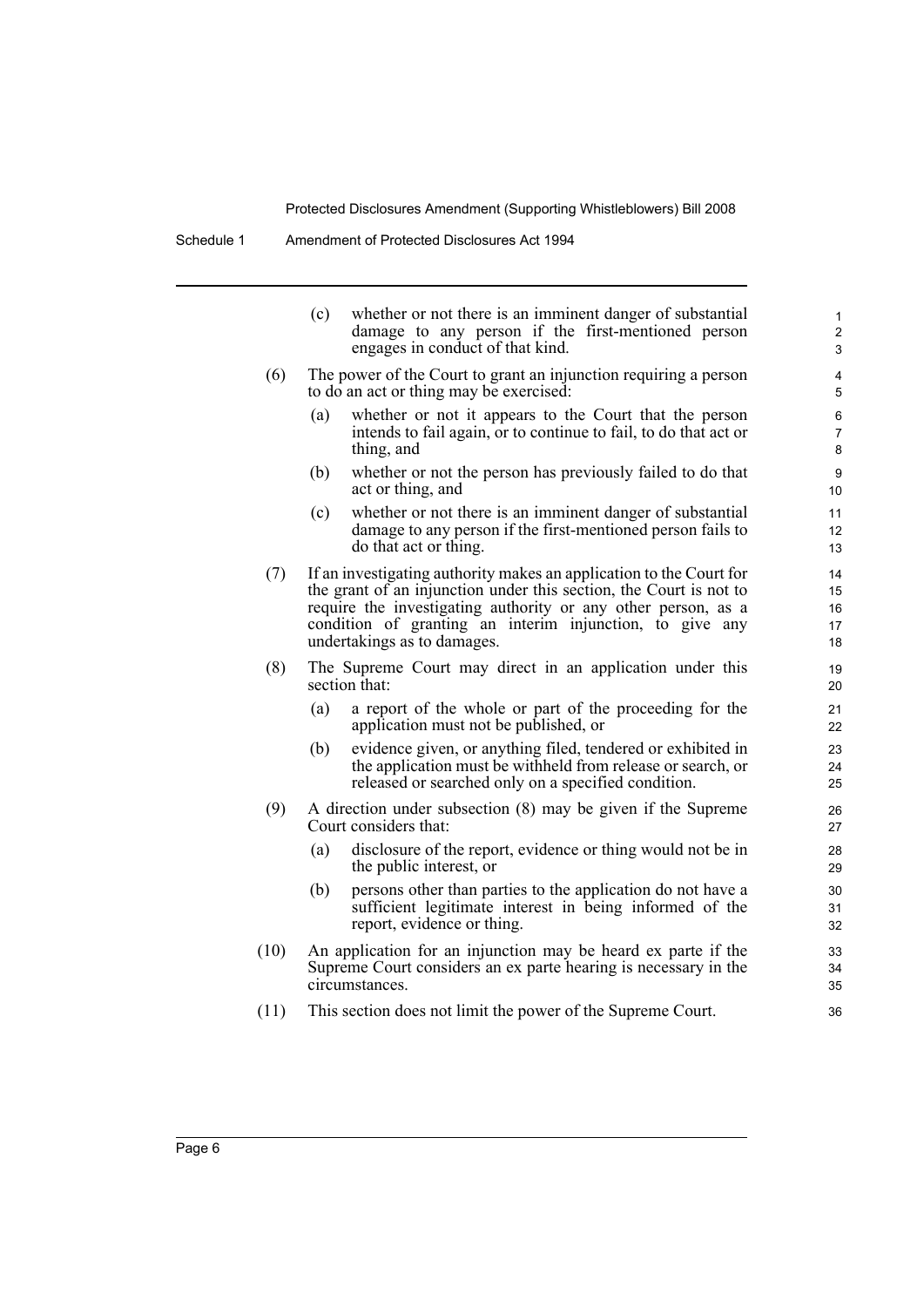| $[12]$ | Part 3A |     | Insert after section 24:                                                                                                                                                                               | 1<br>$\overline{c}$ |
|--------|---------|-----|--------------------------------------------------------------------------------------------------------------------------------------------------------------------------------------------------------|---------------------|
|        |         |     | <b>Part 3A Public Interest Disclosures Advisory</b><br><b>Committee</b>                                                                                                                                | 3<br>4              |
|        | 24A     |     | <b>Constitution of Advisory Committee</b>                                                                                                                                                              | 5                   |
|        |         | (1) | There is established by this Act a Public Interest Disclosures<br><b>Advisory Committee.</b>                                                                                                           | 6<br>7              |
|        |         | (2) | The Advisory Committee is to consist of not less than 10<br>members, being:                                                                                                                            | 8<br>9              |
|        |         |     | offices referred<br>(a)<br>holding the<br>the persons<br>to<br>1n<br>subsection $(3)$ , and                                                                                                            | 10<br>11            |
|        |         |     | at least 1 person appointed by the Minister.<br>(b)                                                                                                                                                    | 12                  |
|        |         | (3) | The persons holding the following offices are members of the<br><b>Advisory Committee:</b>                                                                                                             | 13<br>14            |
|        |         |     | the Auditor-General,<br>(a)                                                                                                                                                                            | 15                  |
|        |         |     | the Commissioner for the Commission,<br>(b)                                                                                                                                                            | 16                  |
|        |         |     | the Ombudsman,<br>(c)                                                                                                                                                                                  | 17                  |
|        |         |     | (d)<br>the Commissioner for the PIC,                                                                                                                                                                   | 18                  |
|        |         |     | the PIC Inspector,<br>(e)                                                                                                                                                                              | 19                  |
|        |         |     | (f)<br>the Director-General of the Department of Local<br>Government,                                                                                                                                  | 20<br>21            |
|        |         |     | the ICAC Inspector,<br>(g)                                                                                                                                                                             | 22                  |
|        |         |     | the Commissioner of the Health Care Complaints<br>(h)<br>Commission,                                                                                                                                   | 23<br>24            |
|        |         |     | the Director-General of the Department of Premier and<br>(i)<br>Cabinet, who is to be the Chairperson of the Advisory<br>Committee.                                                                    | 25<br>26<br>27      |
|        |         | (4) | The Minister is, as far as practicable, to seek the views of relevant<br>community and professional organisations on the appointment of<br>members of the Advisory Committee under subsection (2) (b). | 28<br>29<br>30      |
|        |         | (5) | Schedule 1 has effect with respect to the members and procedure<br>of the Advisory Committee.                                                                                                          | 31<br>32            |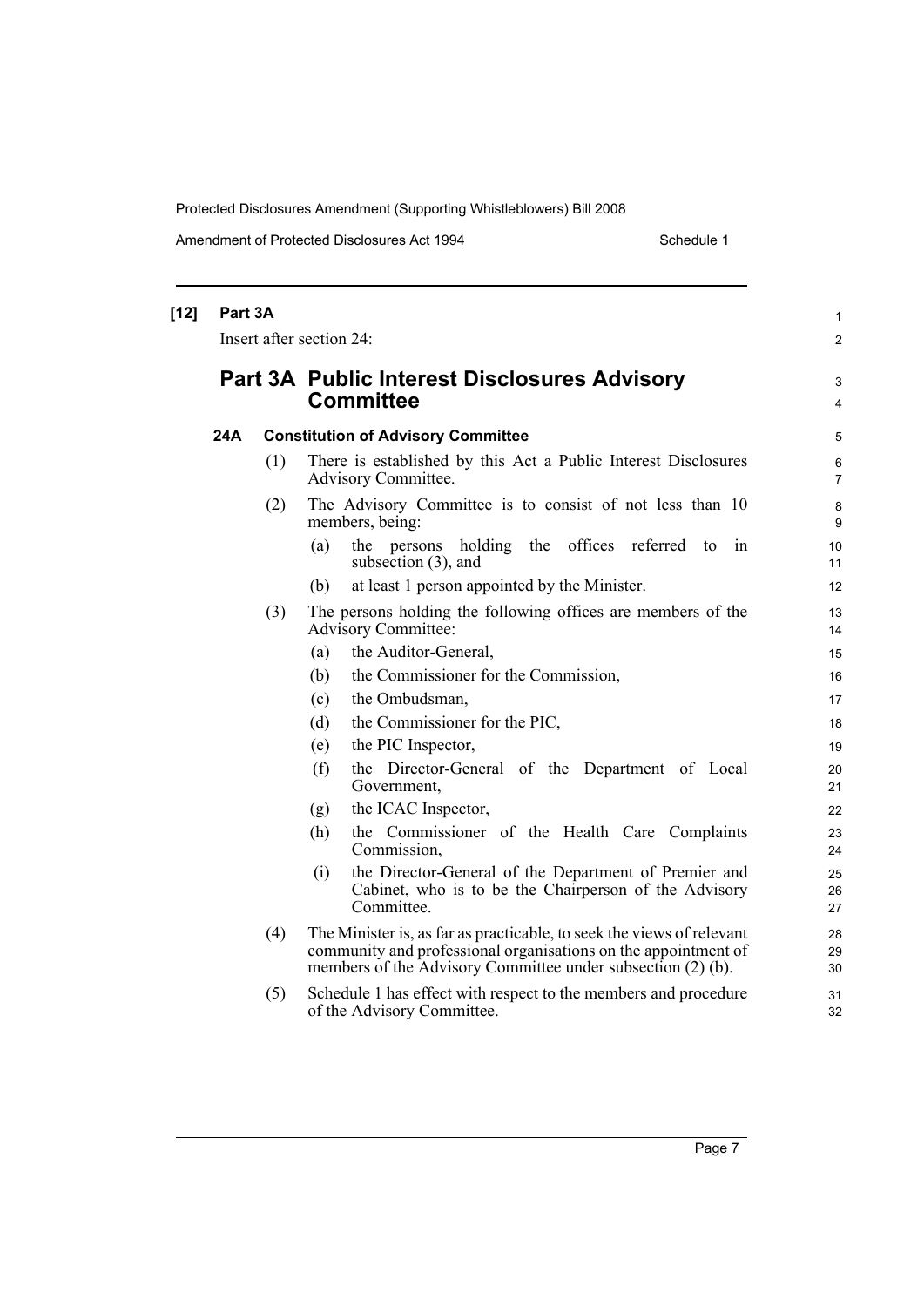Schedule 1 Amendment of Protected Disclosures Act 1994

|      | 24B |                    | <b>Function of Advisory Committee</b>                                                                                                                                                                                                                                                                                                                                                                                                                                                                                                                                                                    | 1                                                  |
|------|-----|--------------------|----------------------------------------------------------------------------------------------------------------------------------------------------------------------------------------------------------------------------------------------------------------------------------------------------------------------------------------------------------------------------------------------------------------------------------------------------------------------------------------------------------------------------------------------------------------------------------------------------------|----------------------------------------------------|
|      |     |                    | The principal function of the Advisory Committee is to provide<br>advice to the Minister on the following matters:                                                                                                                                                                                                                                                                                                                                                                                                                                                                                       | 2<br>3                                             |
|      |     |                    | the effective operation of this Act,<br>(a)                                                                                                                                                                                                                                                                                                                                                                                                                                                                                                                                                              | 4                                                  |
|      |     |                    | (b)<br>proposed regulations,                                                                                                                                                                                                                                                                                                                                                                                                                                                                                                                                                                             | 5                                                  |
|      |     |                    | any other matters in respect of protected disclosures that<br>(c)<br>may be referred to the Advisory Committee by the<br>Minister.                                                                                                                                                                                                                                                                                                                                                                                                                                                                       | 6<br>$\overline{7}$<br>8                           |
|      | 24C |                    | <b>Sub-committees of Advisory Committee</b>                                                                                                                                                                                                                                                                                                                                                                                                                                                                                                                                                              | 9                                                  |
|      |     | (1)                | The Advisory Committee may establish sub-committees to assist<br>it in connection with the exercise of any of its functions.                                                                                                                                                                                                                                                                                                                                                                                                                                                                             | 10<br>11                                           |
|      |     | (2)                | It does not matter that any or all of the members of a<br>sub-committee are not members of the Advisory Committee.                                                                                                                                                                                                                                                                                                                                                                                                                                                                                       | 12<br>13                                           |
|      |     | (3)                | The procedure for the calling of meetings of a sub-committee and<br>for the conduct of business at those meetings is to be as<br>determined by the Advisory Committee or (subject to any<br>determination<br>of<br>Advisory Committee)<br>the<br>the<br>by<br>sub-committee.                                                                                                                                                                                                                                                                                                                             | 14<br>15<br>16<br>17<br>18                         |
| [13] |     | <b>Section 24D</b> |                                                                                                                                                                                                                                                                                                                                                                                                                                                                                                                                                                                                          | 19                                                 |
|      |     |                    | Insert after the heading to Part 4:                                                                                                                                                                                                                                                                                                                                                                                                                                                                                                                                                                      | 20                                                 |
|      | 24D |                    | Investigation of matters raised by disclosures                                                                                                                                                                                                                                                                                                                                                                                                                                                                                                                                                           | 21                                                 |
|      |     | (1)                | The responsible authority for a disclosure made under this Act<br>must investigate a matter raised by the disclosure if the<br>responsible authority is empowered by any provision of this Act<br>or any provision of, or made under, any other Act to investigate<br>the matter.                                                                                                                                                                                                                                                                                                                        | 22<br>23<br>24<br>25<br>26                         |
|      |     | (2)                | For the removal of doubt, subsection (1) does not in itself confer<br>any power to investigate any matter.                                                                                                                                                                                                                                                                                                                                                                                                                                                                                               | 27<br>28                                           |
|      |     | (3)                | The responsible authority for a disclosure made under this Act<br>may decline to investigate, or discontinue the investigation of, a<br>matter referred to in subsection $(1)$ if the responsible authority is<br>empowered by subsection (4) or by any provision of, or made<br>under, any other Act to decline to investigate, or discontinue the<br>investigation of, the matter.<br>Note. Sections 25 and 26 also permit or require a responsible authority<br>for a disclosure to refer the disclosure to another investigating authority,<br>public authority or officer in certain circumstances. | 29<br>30<br>31<br>32<br>33<br>34<br>35<br>36<br>37 |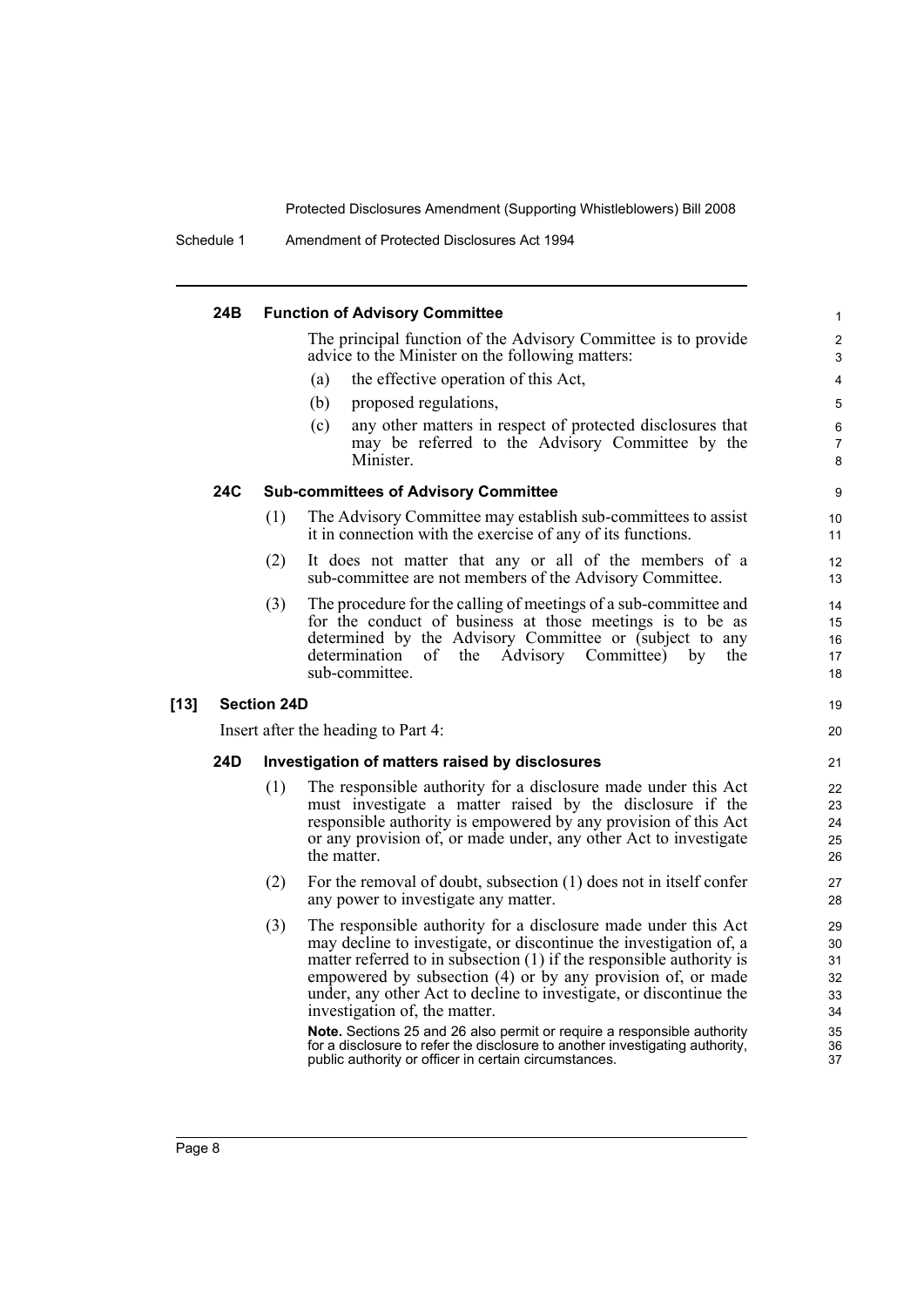Amendment of Protected Disclosures Act 1994 Schedule 1

|        |    | (4) | The responsible authority for a disclosure made under this Act<br>may, by notice in writing to the person who made the disclosure,<br>decline to investigate or may discontinue the investigation of any<br>matter raised by the disclosure if the responsible authority is of<br>the opinion that the disclosure was made frivolously or<br>vexatiously.                                                                          | 1<br>$\boldsymbol{2}$<br>$\ensuremath{\mathsf{3}}$<br>$\overline{\mathbf{4}}$<br>$\overline{5}$<br>6 |
|--------|----|-----|------------------------------------------------------------------------------------------------------------------------------------------------------------------------------------------------------------------------------------------------------------------------------------------------------------------------------------------------------------------------------------------------------------------------------------|------------------------------------------------------------------------------------------------------|
|        |    | (5) | A copy of any notice under subsection (4) must be provided to the<br>principal officer of the Disclosures Unit.                                                                                                                                                                                                                                                                                                                    | 7<br>8                                                                                               |
|        |    | (6) | Nothing in this section limits any other discretion the responsible<br>authority for a disclosure has to decline to investigate or to<br>discontinue the investigation of a matter (whether under this Act,<br>an investigation Act or any other Act).                                                                                                                                                                             | 9<br>10<br>11<br>12                                                                                  |
| $[14]$ |    |     | Sections 27-27B                                                                                                                                                                                                                                                                                                                                                                                                                    | 13                                                                                                   |
|        |    |     | Omit section 27. Insert instead:                                                                                                                                                                                                                                                                                                                                                                                                   | 14                                                                                                   |
|        | 27 |     | Notifications to person making protected disclosure                                                                                                                                                                                                                                                                                                                                                                                | 15                                                                                                   |
|        |    | (1) | The responsible authority for a disclosure made under this Act<br>must, by notice in writing given not later than 7 days after the<br>disclosure was made or referred to the responsible authority,<br>acknowledge receipt of the disclosure to the person who made the<br>disclosure.                                                                                                                                             | 16<br>17<br>18<br>19<br>20                                                                           |
|        |    | (2) | If the responsible authority for a disclosure made under this Act<br>determines that the disclosure was never, or has ceased to be, a<br>disclosure protected under this Act, the responsible authority<br>must, by notice in writing given not later than 7 days after making<br>the determination, inform the person who made the disclosure of<br>the determination.                                                            | 21<br>22<br>23<br>24<br>25<br>26                                                                     |
|        |    | (3) | The responsible authority for a disclosure made under this Act<br>must, by notice in writing given not later than 6 months after the<br>disclosure was made or referred to the responsible authority,<br>inform the person who made the disclosure as to the action taken<br>or proposed to be taken in respect of the disclosure.                                                                                                 | 27<br>28<br>29<br>30<br>31                                                                           |
|        |    | (4) | If the responsible authority for a disclosure made under this Act<br>declines to investigate or discontinues the investigation of any<br>matter raised by the disclosure other than in the circumstances<br>referred to in section 24D (4), the responsible authority must, by<br>notice in writing given not later than 7 days after the making of<br>the decision, inform the person who made the disclosure of the<br>decision. | 32<br>33<br>34<br>35<br>36<br>37<br>38                                                               |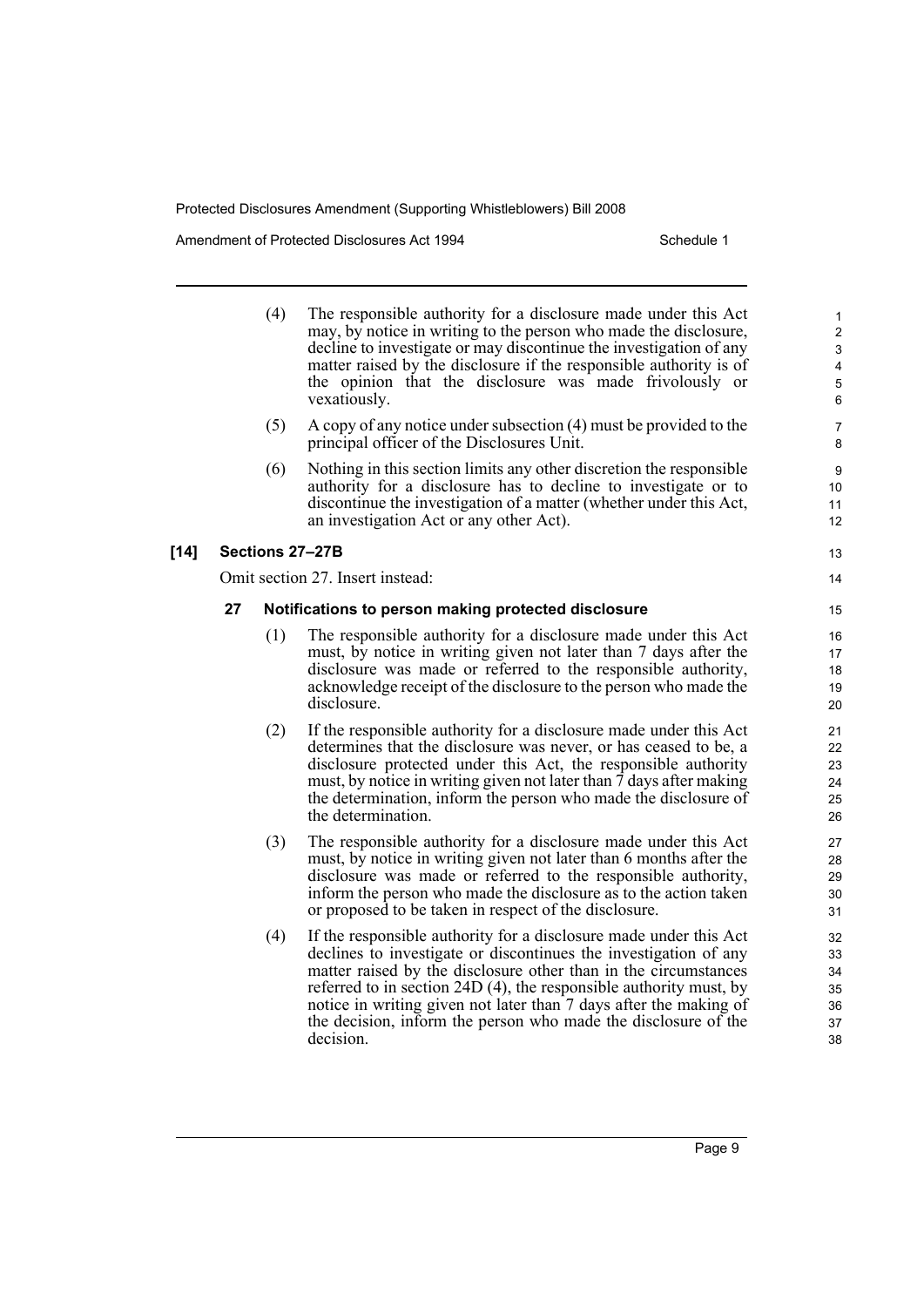| (5) | The responsible authority for a disclosure made under this Act     |
|-----|--------------------------------------------------------------------|
|     | may, by notice in writing, provide a progress report to the person |
|     | who made the disclosure on an investigation of a matter raised by  |
|     | the disclosure that is not complete.                               |

- (6) If the responsible authority for a disclosure made under this Act completes an investigation into a matter arising from the disclosure, the responsible authority must, by notice in writing given not later than 28 days after completing the investigation, inform the person who made the disclosure of the outcome of the investigation and any action that has been taken or is proposed to be taken as a result of the investigation.
- (7) A responsible authority for a disclosure made under this Act must provide a copy of any notice the responsible authority has given under this section to the principal officer of the Disclosures Unit.

#### **27A Limitation on notification**

A person must not, in a notice given under section 27, give information that, in that person's opinion, would be likely to:

- (a) affect adversely any person's safety, or
- (b) affect adversely the investigation of an offence or possible offence, or
- (c) disclose the identity of a person who has made a protected disclosure other than the person to whom the notice has been given.

#### **27B Giving notices not required if function to do so under other Act**

Nothing in section 27 requires the responsible authority for a disclosure to give a notice in relation to a disclosure if it is the function of the responsible authority to do so under any other Act.

#### **[15] Section 29 Proceedings for offences**

Insert at the end of the section:

**Note.** Since this Act does not expressly confer the right to institute proceedings for an offence against this Act on a specified person or class of persons, such proceedings may, pursuant to section 14 of the *Criminal Procedure Act 1986*, be instituted by the Director of Public Prosecutions or another public officer (but are not required to be).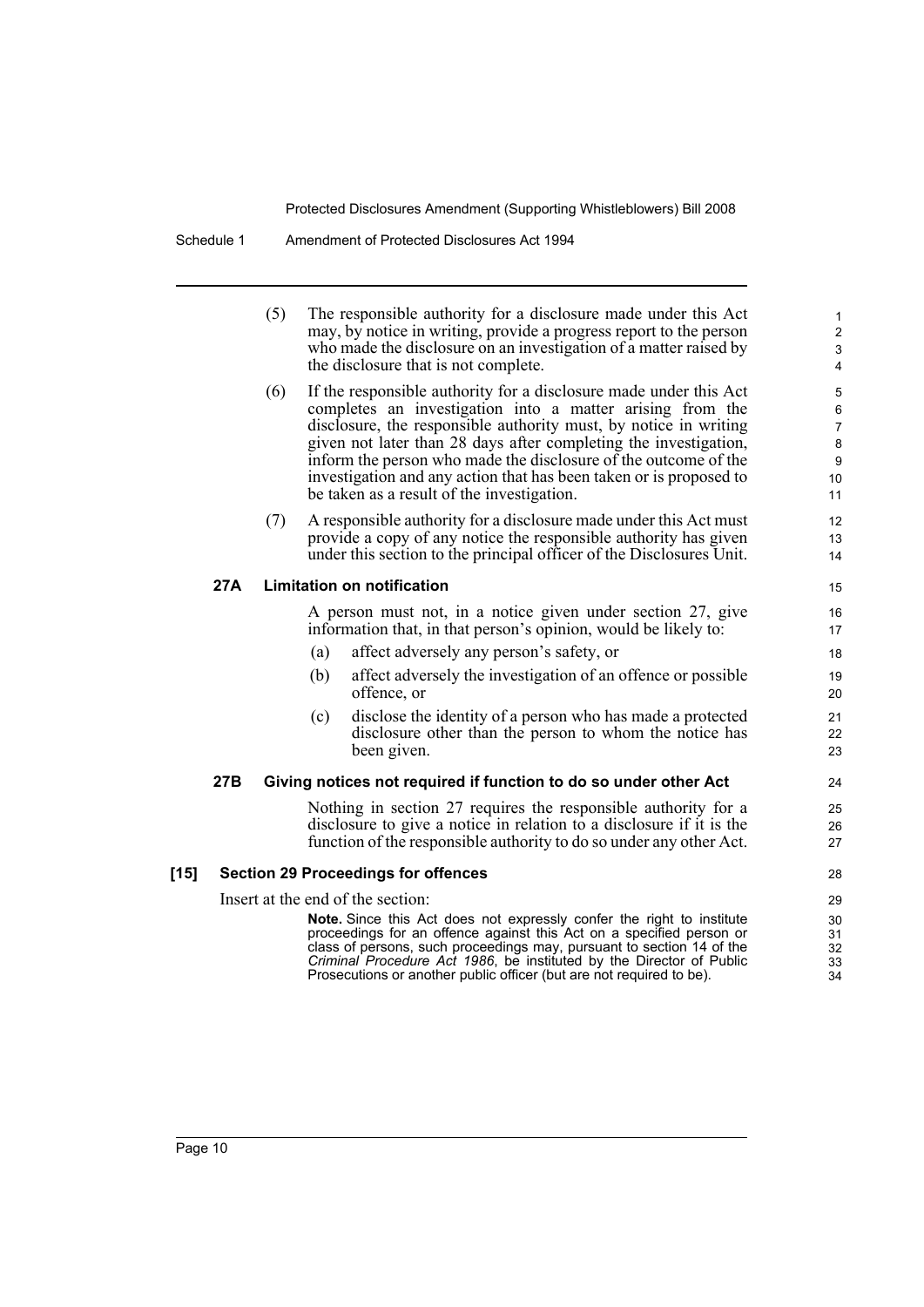| $[16]$ | <b>Section 30 Regulations</b> |                    |                          |                                                                                                                                                                                                                                 |                      |  |  |
|--------|-------------------------------|--------------------|--------------------------|---------------------------------------------------------------------------------------------------------------------------------------------------------------------------------------------------------------------------------|----------------------|--|--|
|        |                               |                    |                          | Insert at the end of the section:                                                                                                                                                                                               | $\overline{c}$       |  |  |
|        |                               | (2)                |                          | Without limiting subsection (1), regulations may be made for or<br>with respect to the lodgement, investigation, handling and<br>reporting of disclosures made under this Act.                                                  | 3<br>4<br>5          |  |  |
|        |                               | (3)                |                          | A regulation may create an offence punishable by a penalty not<br>exceeding 250 penalty units (in the case of a corporation) and 100<br>penalty units (in any other case).                                                      | 6<br>7<br>8          |  |  |
|        |                               | (4)                |                          | The regulations may apply, adopt or incorporate (with or without<br>modification) any publication as in force at a particular time or<br>from time to time.                                                                     | 9<br>10<br>11        |  |  |
| $[17]$ |                               | <b>Section 32</b>  |                          |                                                                                                                                                                                                                                 | 12                   |  |  |
|        |                               |                    |                          | Omit the section. Insert instead:                                                                                                                                                                                               | 13                   |  |  |
|        | 32                            | <b>Review</b>      |                          |                                                                                                                                                                                                                                 | 14                   |  |  |
|        |                               | (1)                |                          | A joint committee of members of Parliament is to review this Act<br>to determine whether the policy objectives of the Act remain<br>valid and whether the terms of the Act remain appropriate for<br>securing those objectives. | 15<br>16<br>17<br>18 |  |  |
|        |                               | (2)                |                          | The review is to be undertaken as soon as possible after the period<br>of 5 years from the date of assent to the <i>Protected Disclosures</i><br>Amendment (Supporting Whistleblowers) Act 2008.                                | 19<br>20<br>21       |  |  |
|        |                               | (3)                | of 5 years.              | A report on the outcome of the review is to be tabled in each<br>House of Parliament within 12 months after the end of the period                                                                                               | 22<br>23<br>24       |  |  |
| $[18]$ |                               | <b>Schedule 1</b>  |                          |                                                                                                                                                                                                                                 | 25                   |  |  |
|        |                               |                    | Insert after section 33: |                                                                                                                                                                                                                                 | 26                   |  |  |
|        |                               | <b>Schedule 1</b>  |                          | <b>Provisions relating to Advisory</b><br><b>Committee</b>                                                                                                                                                                      | 27<br>28             |  |  |
|        |                               |                    |                          | (Section 24A (5))                                                                                                                                                                                                               | 29                   |  |  |
|        | Part 1                        |                    | <b>Members</b>           |                                                                                                                                                                                                                                 | 30                   |  |  |
|        | 1                             | <b>Definitions</b> |                          |                                                                                                                                                                                                                                 |                      |  |  |
|        |                               |                    | In this Part:            |                                                                                                                                                                                                                                 | 32                   |  |  |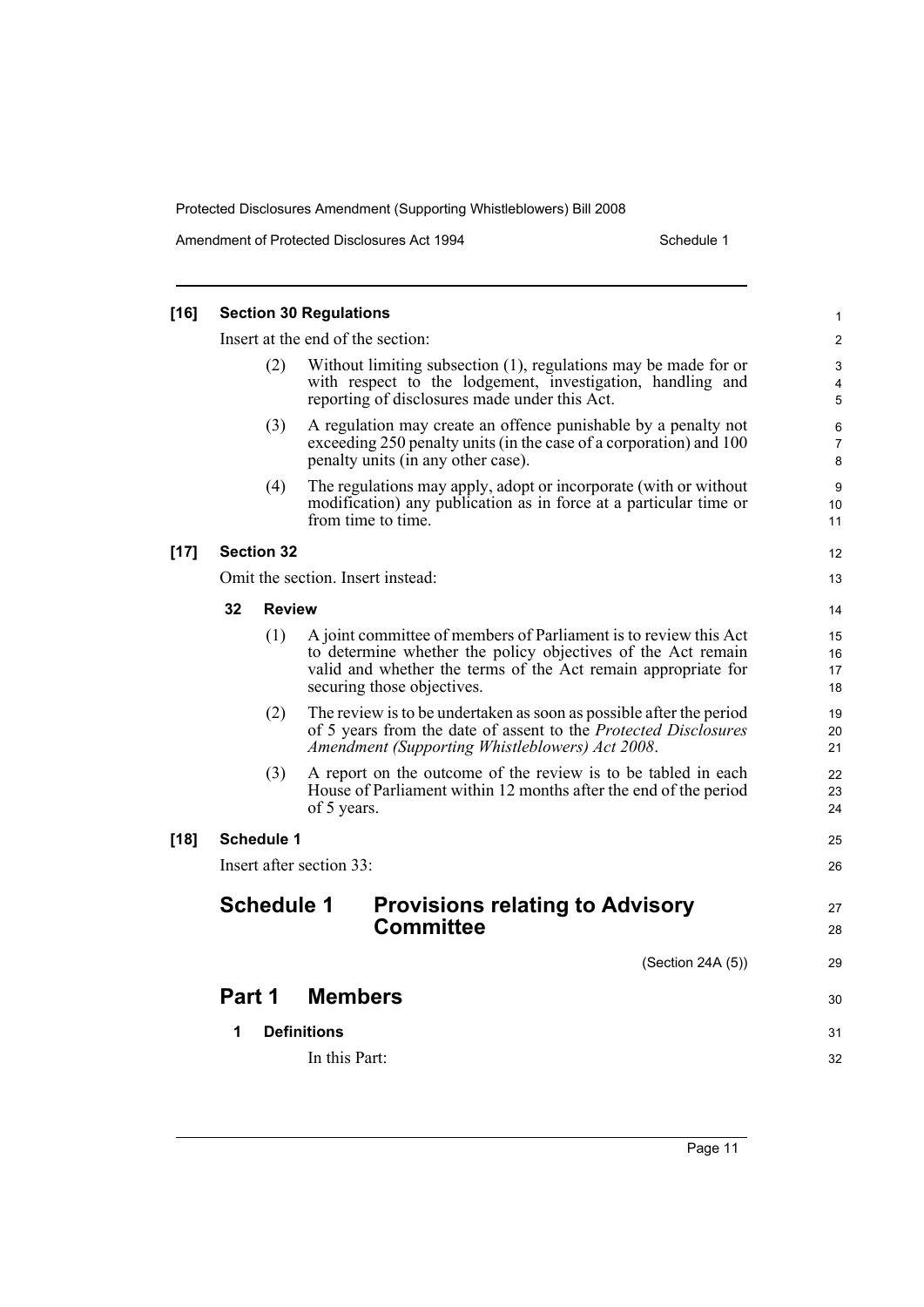*appointed member* means a member of the Advisory Committee other than an ex-officio member. *ex-officio member* means a member of the Advisory Committee referred to in section 24A (2) (a). **2 Terms of office** Subject to this Schedule, an appointed member holds office for such period (not exceeding  $\tilde{5}$  years) as is specified in the member's instrument of appointment, but is eligible for re-appointment. **3 Remuneration** An appointed member is entitled to be paid such remuneration (including travelling and subsistence allowances) as the Minister may from time to time determine in respect of the member. **4 Deputies of members** (1) The Minister may, from time to time, appoint a person to be the deputy of an appointed member, and the Minister may revoke any such appointment. (2) An ex-officio member may, from time to time, appoint a person to be the deputy of the member, and the ex-officio member or the Minister may revoke any such appointment. (3) In the absence of a member, the member's deputy: (a) may, if available, act in the place of the member, and (b) while so acting, has all the functions conferred by Part 3A and this Schedule on the member and is to be taken to be a member. (4) Subject to clause 10, the deputy of the member who is the Chairperson of the Advisory Committee does not have the member's functions as Chairperson. (5) A person while acting in the place of an appointed member is entitled to be paid such remuneration (including travelling and subsistence allowances) as the Minister may from time to time determine in respect of the person. **5 Vacancy in office of appointed member** (1) The office of an appointed member becomes vacant if the member: (a) dies, or (b) completes a term of office and is not re-appointed, or 1 2 3 4 5 6 7 8 9 10 11 12 13 14 15 16 17 18 19 20 21 22  $23$ 24  $25$ 26 27 28  $29$ 30 31 32 33 34 35 36 37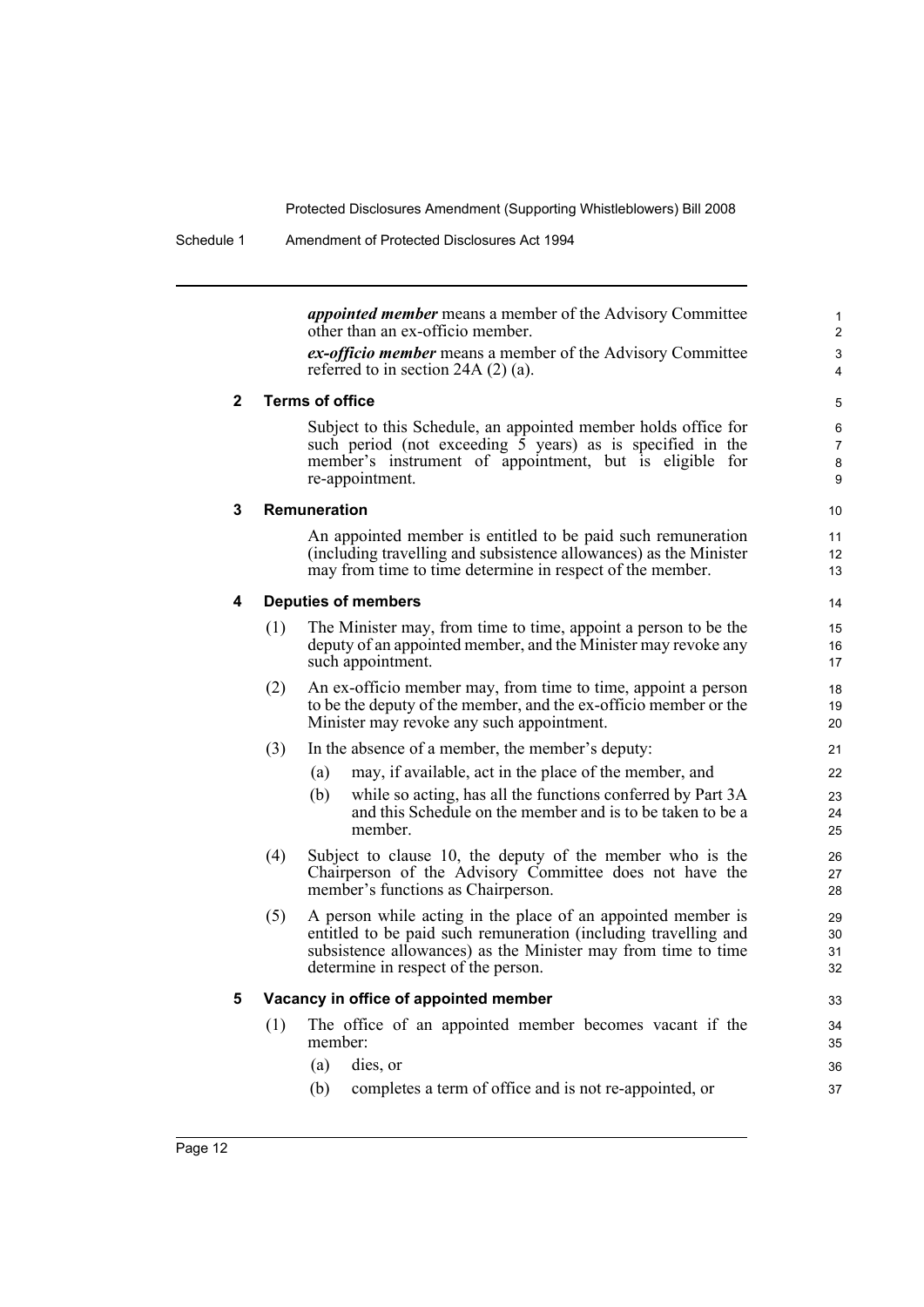Amendment of Protected Disclosures Act 1994 Schedule 1

|   |     | (c)       | resigns the office by instrument in writing addressed to the<br>Minister, or                                                                                                                                                                                                                                                                                                                 | $\mathbf{1}$<br>$\overline{2}$                  |
|---|-----|-----------|----------------------------------------------------------------------------------------------------------------------------------------------------------------------------------------------------------------------------------------------------------------------------------------------------------------------------------------------------------------------------------------------|-------------------------------------------------|
|   |     | (d)       | is removed from office by the Minister under this clause or<br>under Chapter 5 of the Public Sector Employment and<br>Management Act 2002, or                                                                                                                                                                                                                                                | 3<br>4<br>5                                     |
|   |     | (e)       | is absent from 4 consecutive meetings of the Advisory<br>Committee of which reasonable notice has been given to<br>the member personally or in the ordinary course of post,<br>except on leave granted by the Minister or unless, before<br>the expiration of 4 weeks after the last of those meetings,<br>the member is excused by the Minister for being absent<br>from those meetings, or | 6<br>$\overline{7}$<br>8<br>9<br>10<br>11<br>12 |
|   |     | (f)       | becomes bankrupt, applies to take the benefit of any law<br>for the relief of bankrupt or insolvent debtors, compounds<br>with his or her creditors or makes an assignment of his or<br>her remuneration for their benefit, or                                                                                                                                                               | 13<br>14<br>15<br>16                            |
|   |     | (g)       | becomes a mentally incapacitated person, or                                                                                                                                                                                                                                                                                                                                                  | 17                                              |
|   |     | (h)       | is convicted in New South Wales of an offence that is<br>punishable by imprisonment for 12 months or more or is<br>convicted elsewhere than in New South Wales of an<br>offence that, if committed in New South Wales, would be<br>an offence so punishable.                                                                                                                                 | 18<br>19<br>20<br>21<br>22                      |
|   | (2) | any time. | The Minister may remove an appointed member from office at                                                                                                                                                                                                                                                                                                                                   | 23<br>24                                        |
| 6 |     |           | Filling of vacancy in office of member                                                                                                                                                                                                                                                                                                                                                       | 25                                              |
|   |     |           | If the office of an appointed member becomes vacant, a person is,<br>subject to this Act, to be appointed to fill the vacancy.                                                                                                                                                                                                                                                               | 26<br>27                                        |
| 7 |     |           | <b>Effect of certain other Acts</b>                                                                                                                                                                                                                                                                                                                                                          | 28                                              |
|   | (1) |           | The Public Sector Employment and Management Act 2002 does<br>not apply to the appointment of an appointed member and an<br>appointed member is not, as such a member, subject to that Act                                                                                                                                                                                                    | 29<br>30<br>31                                  |

(2) If by or under any Act provision is made:

(except Chapter 5).

(a) requiring a person who is the holder of a specified office to devote the whole of his or her time to the duties of that office, or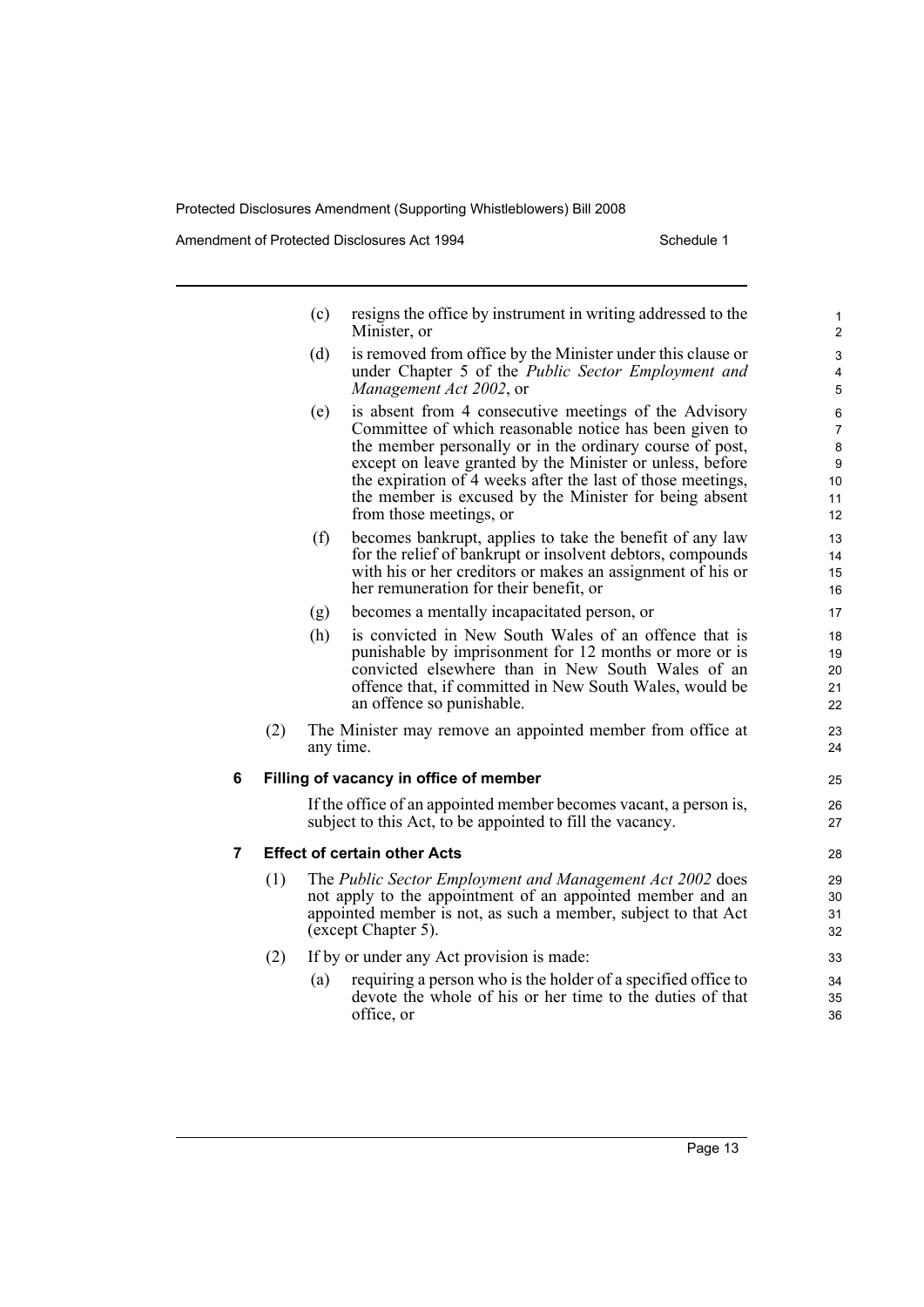(b) prohibiting the person from engaging in employment outside the duties of that office,

the provision does not operate to disqualify the person from holding that office and also the office of a member or from accepting and retaining any remuneration payable to the person under this Act as an appointed member.

(3) The office of a member is not, for the purposes of any Act, an office or place of profit under the Crown.

### **Part 2 Procedure**

#### **8 General procedure**

The procedure for the calling of meetings of the Advisory Committee and for the conduct of business at those meetings is, subject to this Act and the regulations, to be as determined by the Advisory Committee.

#### **9 Quorum**

The quorum for a meeting of the Advisory Committee is a majority of its members.

#### **10 Presiding member**

- (1) The Chairperson of the Advisory Committee or, in the absence of the Chairperson, the deputy of the member who is the Chairperson is to preside at a meeting of the Advisory Committee.
- (2) The person presiding at any meeting of the Advisory Committee has a deliberative vote and, in the event of an equality of votes, has a second or casting vote.

#### **11 Voting**

A decision supported by a majority of the votes cast at a meeting of the Advisory Committee at which a quorum is present is the decision of the Advisory Committee.

#### **12 Attendance by non-members**

A person authorised by the Advisory Committee or the Chairperson of the Advisory Committee may attend a meeting of the Advisory Committee for the purpose of assisting the Advisory Committee to exercise its functions.

30 31

32 33 34

 $\alpha$ 

15 16 17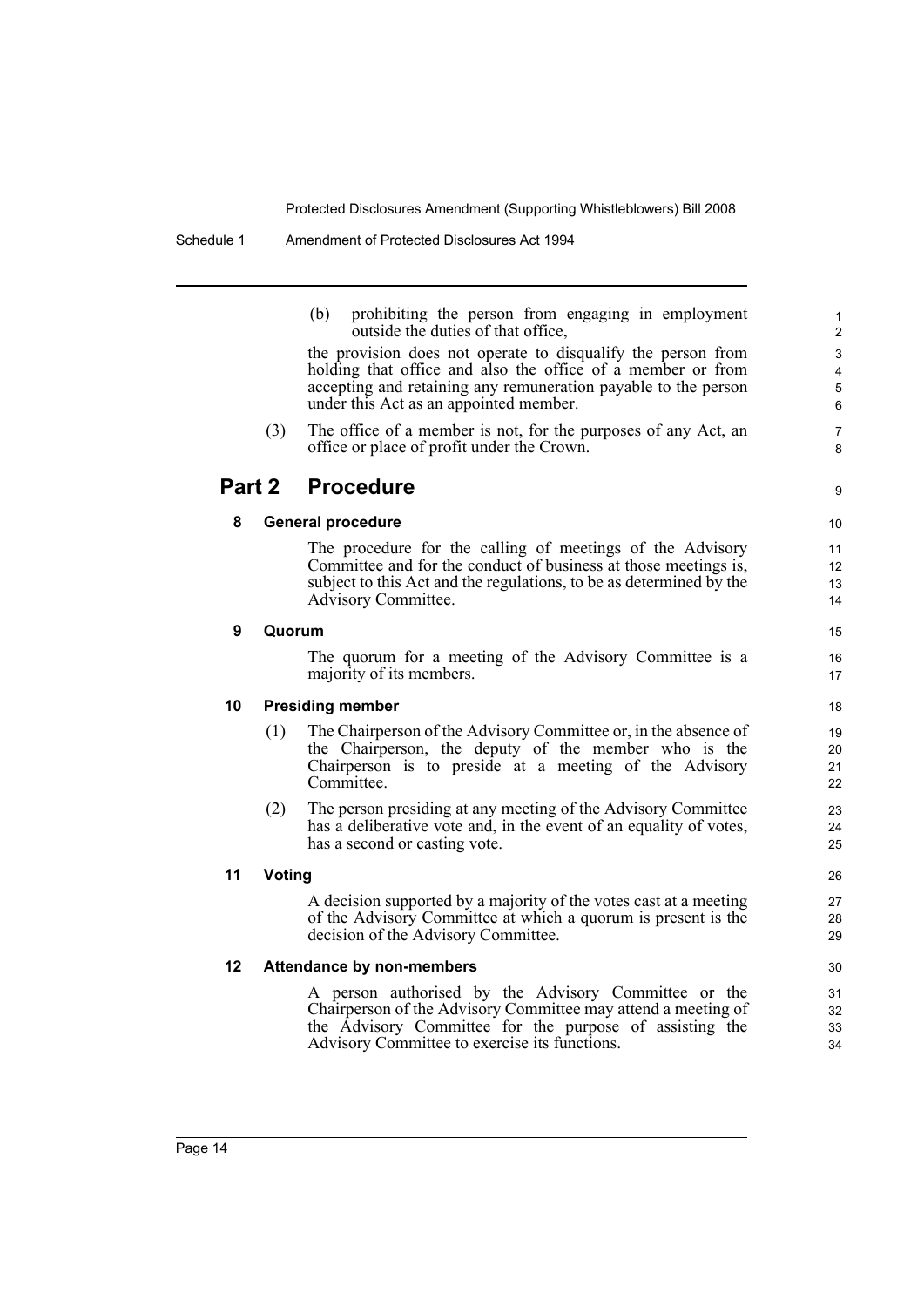|      | 13                                                    |                      | Transaction of business outside meetings or by telephone etc                                                                                                                                                                                                                                                   | $\mathbf{1}$                                                                                      |  |
|------|-------------------------------------------------------|----------------------|----------------------------------------------------------------------------------------------------------------------------------------------------------------------------------------------------------------------------------------------------------------------------------------------------------------|---------------------------------------------------------------------------------------------------|--|
|      |                                                       | (1)                  | The Advisory Committee may, if it thinks fit, transact any of its<br>business by the circulation of papers among all the members for<br>the time being, and a resolution in writing approved in writing by<br>a majority of those members is to be taken to be a decision of the<br>Advisory Committee.        | $\overline{2}$<br>$\ensuremath{\mathsf{3}}$<br>$\overline{\mathbf{4}}$<br>$\overline{5}$<br>$\,6$ |  |
|      |                                                       | (2)                  | The Advisory Committee may, if it thinks fit, transact any of its<br>business at a meeting at which members (or some members)<br>participate by telephone, closed-circuit television or other means,<br>but only if any member who speaks on a matter before the<br>meeting can be heard by the other members. | $\overline{7}$<br>8<br>$\boldsymbol{9}$<br>10<br>11                                               |  |
|      |                                                       | (3)                  | For the purposes of:                                                                                                                                                                                                                                                                                           | 12                                                                                                |  |
|      |                                                       |                      | the approval of a resolution under subclause $(1)$ , or<br>(a)                                                                                                                                                                                                                                                 | 13                                                                                                |  |
|      |                                                       |                      | (b)<br>a meeting held in accordance with subclause (2),                                                                                                                                                                                                                                                        | 14                                                                                                |  |
|      |                                                       |                      | the Chairperson and each member have the same voting rights as<br>they have at an ordinary meeting of the Advisory Committee.                                                                                                                                                                                  | 15<br>16                                                                                          |  |
|      |                                                       | (4)                  | A resolution approved under subclause (1) is, subject to the<br>regulations, to be recorded in the minutes of the meetings of the<br>Advisory Committee.                                                                                                                                                       | 17<br>18<br>19                                                                                    |  |
|      |                                                       | (5)                  | Papers may be circulated among members for the purposes of<br>subclause (1) by facsimile or other transmission of the<br>information in the papers concerned.                                                                                                                                                  | 20<br>21<br>22                                                                                    |  |
|      | 14                                                    | <b>Minutes</b>       |                                                                                                                                                                                                                                                                                                                |                                                                                                   |  |
|      |                                                       |                      | The Advisory Committee must cause full and accurate minutes to<br>be kept of the proceedings of each meeting of the Committee.                                                                                                                                                                                 | 24<br>25                                                                                          |  |
|      | 15                                                    | <b>First meeting</b> |                                                                                                                                                                                                                                                                                                                |                                                                                                   |  |
|      |                                                       |                      | The Minister may call the first meeting of the Advisory<br>Committee in such manner as the Minister thinks fit.                                                                                                                                                                                                | 27<br>28                                                                                          |  |
| [19] | Schedule 2 Savings, transitional and other provisions |                      |                                                                                                                                                                                                                                                                                                                |                                                                                                   |  |
|      | Insert at the end of clause $1(1)$ :                  |                      |                                                                                                                                                                                                                                                                                                                |                                                                                                   |  |
|      |                                                       |                      | Protected Disclosures Amendment (Supporting Whistleblowers)<br>Act 2008                                                                                                                                                                                                                                        | 31<br>32                                                                                          |  |